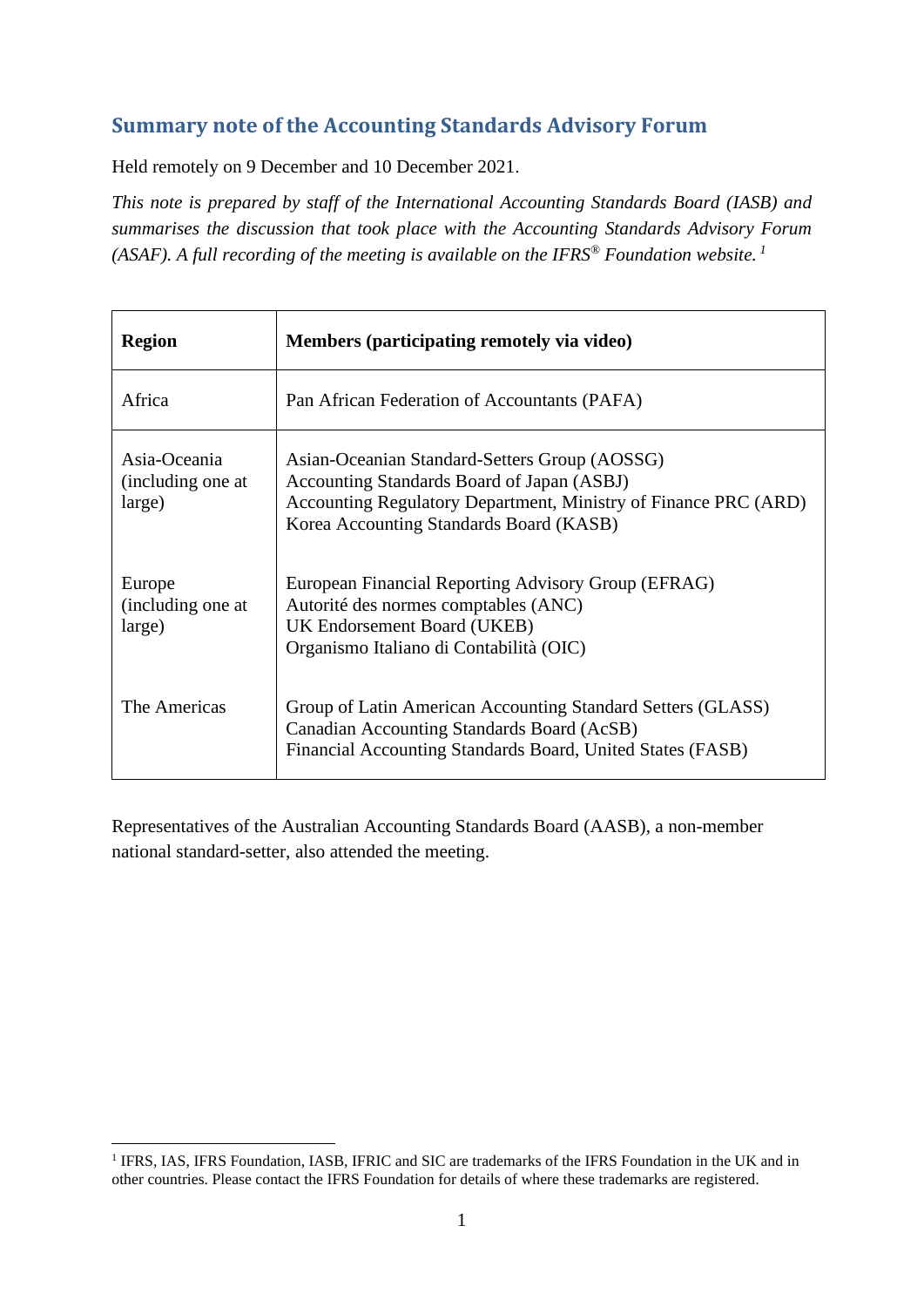# **Intangibles**

- 1. The objective of this session was to ask ASAF members for preliminary feedback on EFRAG's discussion paper *Better Information on Intangibles—Which is the best way to go?*, published in August 2021 and open for comments until 30 June 2022.
- 2. ASAF members generally agreed that the issues discussed in the paper are relevant and valid, congratulated EFRAG on the work and said the IASB should undertake a comprehensive review of IAS 38 *Intangible Assets*, working with the International Sustainability Standards Board (ISSB) to consider any relationship between intangibles and any future sustainability-related disclosure standards.

## **Approached considered in the discussion paper**

- 3. The discussion paper considers the advantages and disadvantages of the following approaches to provide better information on intangibles:
	- (a) recognition and measurement in the primary financial statements;
	- (b) information related to specific intangibles in the notes to the financial statements or in the management report; and
	- (c) information on future-oriented expenses and on risk and opportunity factors that may affect future performance in the notes to the financial statements or in the management report.
- 4. On the best way to go:
	- (a) the AcSB and OIC members suggested the IASB initially focus on improving disclosures and consider any amendments to recognition and measurement requirements in the next phase. The AOSSG member said a combination of the approaches in the discussion paper would be the best way to go, but agreed that a phased approach focusing first on disclosures would better inform users of financial statements in the short term, for example, for unrecognised internally generated assets.
	- (b) the ARD, ASBJ, FASB and KASB members said disclosures about intangibles should be improved:
		- (i) the ARD member said entities should disclose information about material intangibles that do not meet the criteria for recognition in the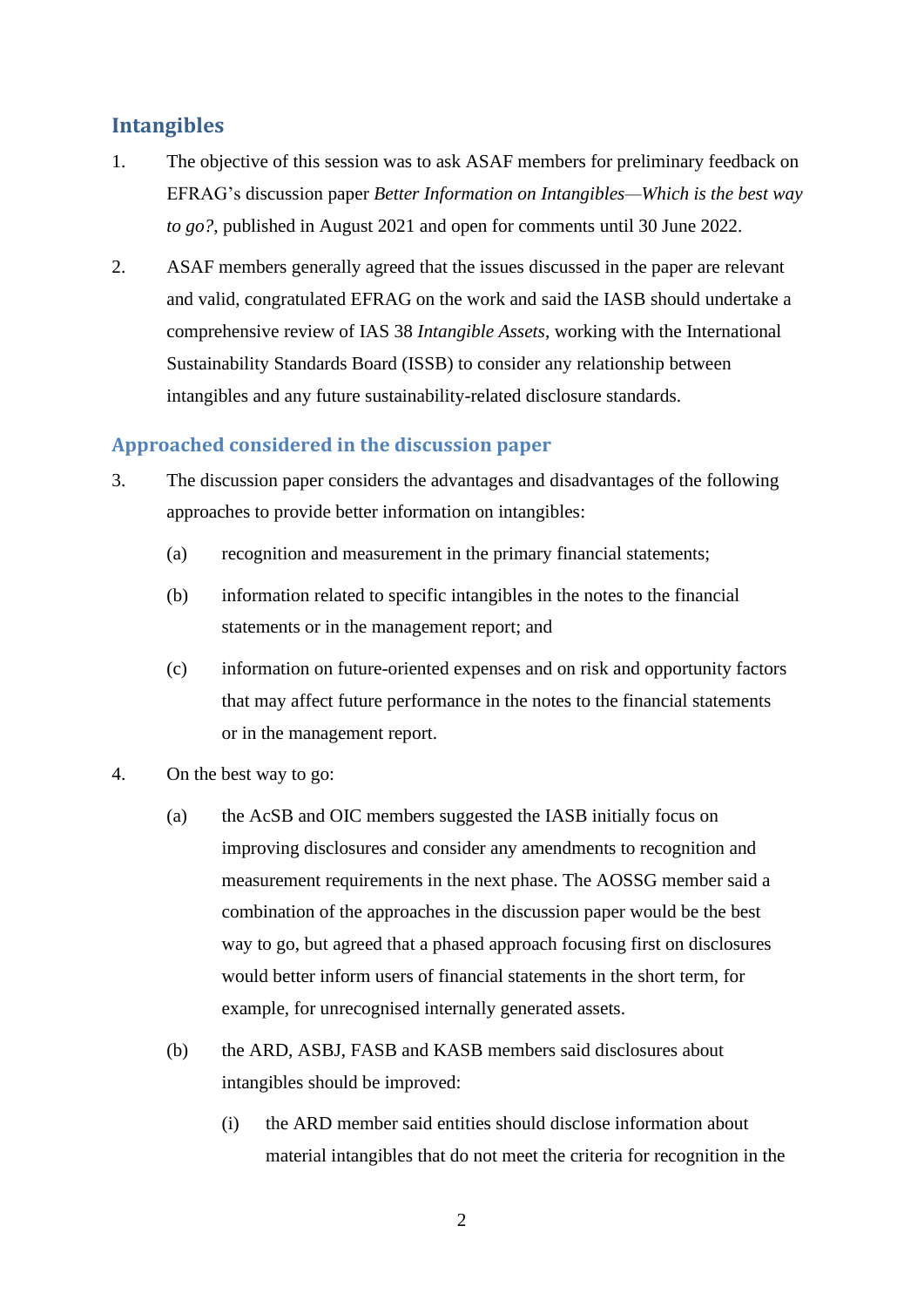primary financial statements, with these criteria to be further investigated.

- (ii) the FASB member said disclosures about future-oriented expenses and about risk and opportunity factors, such as customer satisfaction, would be useful for users of financial statements.
- (iii) the KASB member said disclosures that go beyond the cost of the creation of specific intangibles would best meet the needs of users of financial statements, as such disclosures would enable users to value the key intangibles of an entity, regardless of whether the entity recognises those intangibles in the primary financial statements. The member suggested disclosures could be expanded in stages: first, information about the nature of intangibles, and then information about cash flows generated, or expected to be generated, by intangibles.
- (c) the GLASS member said solutions not involving additional disclosures should be considered, noting that financial statements often provide too much information that might make it difficult for users to identify most important information.
- 5. The AcSB, ANC, ARD, FASB and OIC members acknowledged that information about the fair value of intangibles would be useful to investors. However, they said calculating fair value might be challenging for preparers of financial statements. The AcSB member expressed reservations about the reliability of fair value estimates for some intangibles. The ARD member said a cost model would be appropriate for measuring intangibles, particularly internally generated intangibles that typically do not have an active market. The OIC member agreed that measuring internally generated intangibles might be complex because it might require estimates of the value of an entity.

## **Other issues to be considered**

- 6. On where information about intangibles should be provided:
	- (a) the ANC member said it is important to consider which information should be provided as part of an entity's financial reporting and which information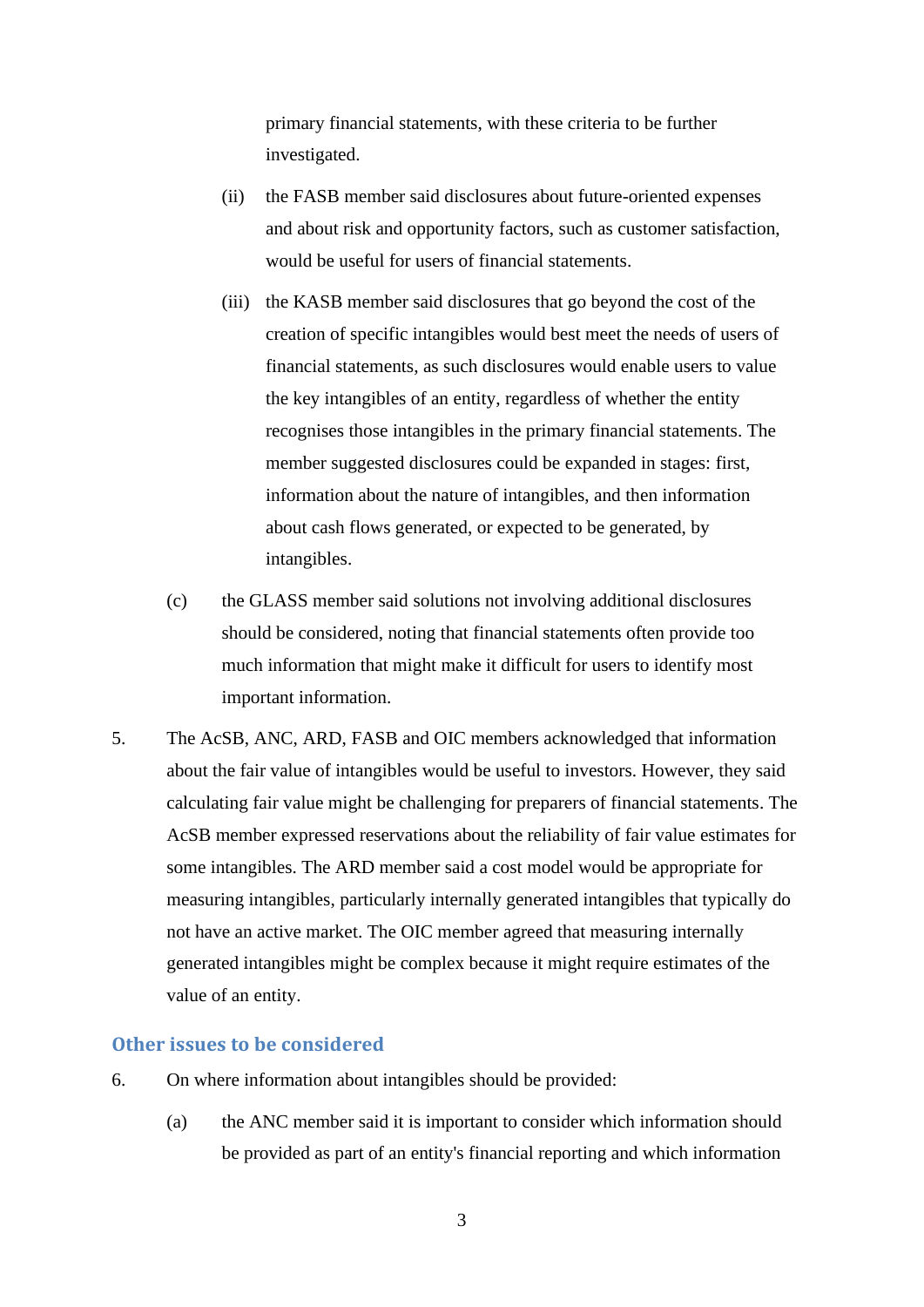should be provided as part of the entity's sustainability reporting. Similarly, the ASBJ member said it is important to clarify which type of information should be provided in the financial statements and outside of the financial statements, particularly for internally generated intangibles.

- (b) the ARD member said the location depends on the nature of the information: if it is related to financial information, it should be disclosed in the notes to the financial statements; if it is related to an entity's business plan or future development, it should be disclosed in the management report or any sustainability report.
- 7. The ARD member said the IASB should provide a clear definition of intangibles and of commercially sensitive information to avoid diversity in the way entities fulfil disclosure requirements.
- 8. The KASB member said there is a need to investigate the unit of intangibles for reporting. The member added that assembling and combining information for some intangibles might be more useful than providing information categorised by intangible.

## **Agenda consultations**

- 9. The AcSB, EFRAG, FASB and AASB are seeking feedback from stakeholders on their future agendas. The objective of this session was:
	- (a) to provide ASAF members with an opportunity to share feedback and decisions, if known, from these consultations on future agendas; and
	- (b) to discuss how it compares to the feedback on the IASB's Third Agenda Consultation.

### **FASB's 2021 agenda consultation**

- 10. The FASB published an invitation to comment (ITC) in June 2021 with a comment deadline at the end of September 2021. The ITC asked stakeholders about projects on the FASB's agenda, including whether each project should be prioritised, deprioritised or redesigned, and identified four types of potential projects:
	- (a) disaggregation of financial reporting information;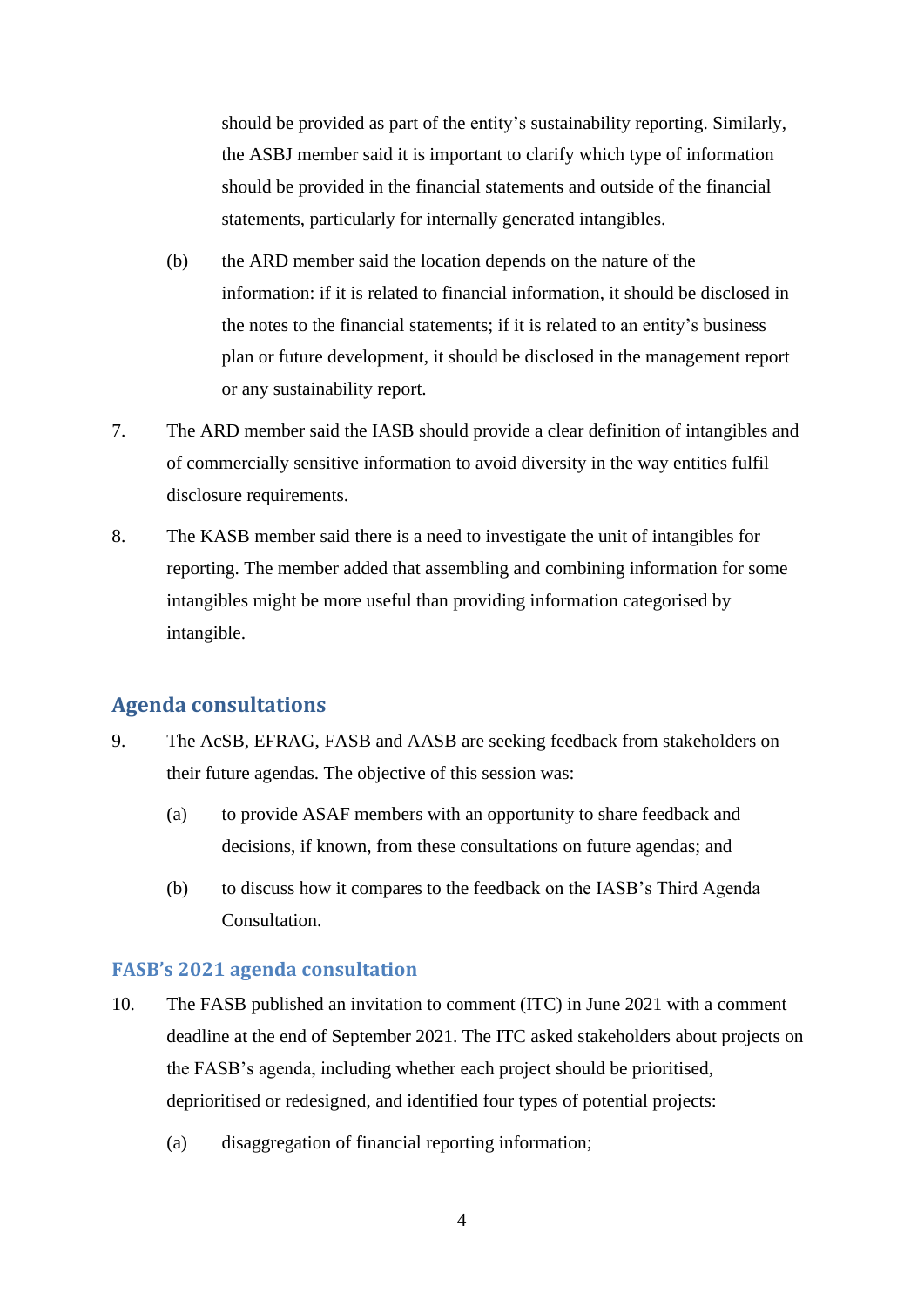- (b) emerging areas in financial reporting;
- (c) reduction of unnecessary complexity in GAAP; and
- (d) improvements to FASB standard-setting.
- 11. In response to a query by the UKEB member, the FASB member said respondents commented mainly on emerging transactions (such as digital assets and financing linked to environmental, social and governance (ESG) metrics) and on disaggregation of information in financial reporting. Feedback indicates that some projects could be broader in scope (for example, intangibles), but generally suggests that some narrowscope and targeted improvements, rather than a comprehensive review of GAAP, are required. Respondents also stressed the importance of setting aside resources to address emerging issues and undertake post-implementation reviews of revenue recognition, leases and credit losses requirements.
- 12. On the disaggregation of financial reporting information, two common themes arose from the feedback, namely that users need:
	- (a) meaningful information to help them understand the nature of an entity's income and expenses (such as fixed, variable, recurring and non-recurring) and to better forecast future results and cash flows.
	- (b) information about the jurisdictions that an entity operates in to determine future risks (such as that related to earnings, foreign currencies, income taxes or legislation). However, preparers said the FASB should conduct a cost-benefit analysis before requiring further disaggregation. These preparers said they have received limited requests for more disaggregation, which indicates that users receive sufficient information.
- 13. On emerging areas in financial reporting:
	- (a) many respondents to the FASB's consultation were of the view that most of the emerging areas described in the ITC should be considered by the FASB because:
		- (i) there is no specific topical authoritative guidance; or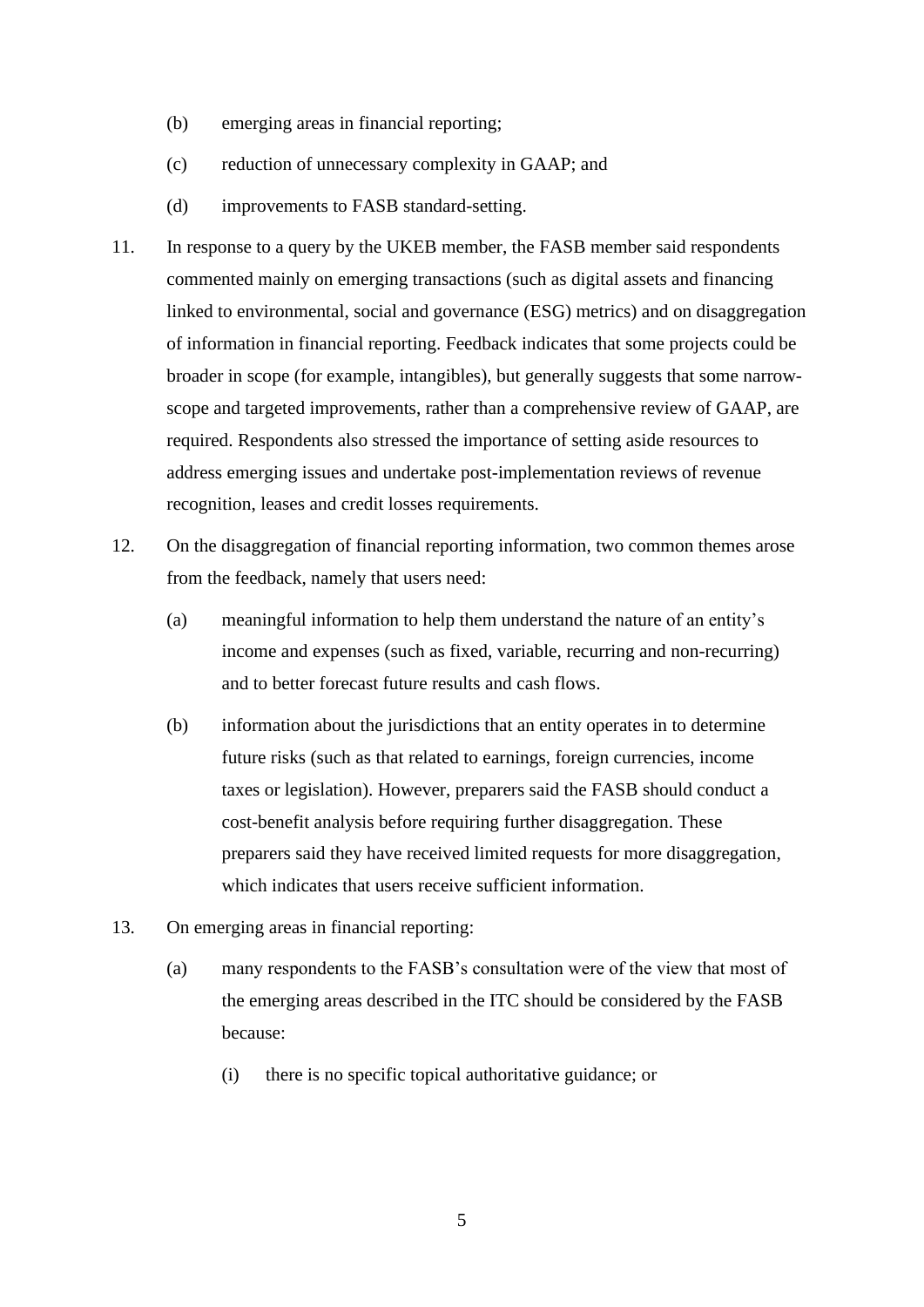- (ii) in these respondents' view, the use of GAAP may result in accounting for some transactions that does not reflect the underlying economics of these transactions.
- (b) almost all respondents of varied types agreed that adding a project to require or permit an entity to account for specific digital assets at fair value should be a top priority for the FASB. In response to a query by the EFRAG member, the FASB member said:
	- (i) the feedback focused on the accounting for specific digital assets at fair value, but respondents also suggested other types of assets for the FASB to consider (for example, crypto-lending, stable coins); and
	- (ii) the FASB has made no decisions about undertaking any project on the most frequently suggested types of cryptoassets.
- (c) many respondents ranked a potential project to standardise some key performance indicators (such as EBITDA and free cash flows) as low priority.
- 14. On reducing unnecessary complexity in GAAP:
	- (a) specific areas include the guidance for consolidation, distinguishing liabilities from equity and debt modifications.
	- (b) the guidance for consolidation was frequently ranked as a top priority by respondents to the FASB's consultation—many respondents requested that the FASB look at this area holistically. Materiality considerations for disclosures and classification in the statement of financial position were often ranked as low priority, or respondents said the FASB should not address these matters at this time.
- 15. On improvements to FASB standard-setting, most respondents said potential enhancements would increase transparency. The respondents suggested the FASB consider:
	- (a) increasing the accessibility to the Accounting Standards Codification<sup>®</sup>;
	- (b) agreeing a better standard interpretation process; and
	- (c) enhancing the cost-benefit analysis.
		- 6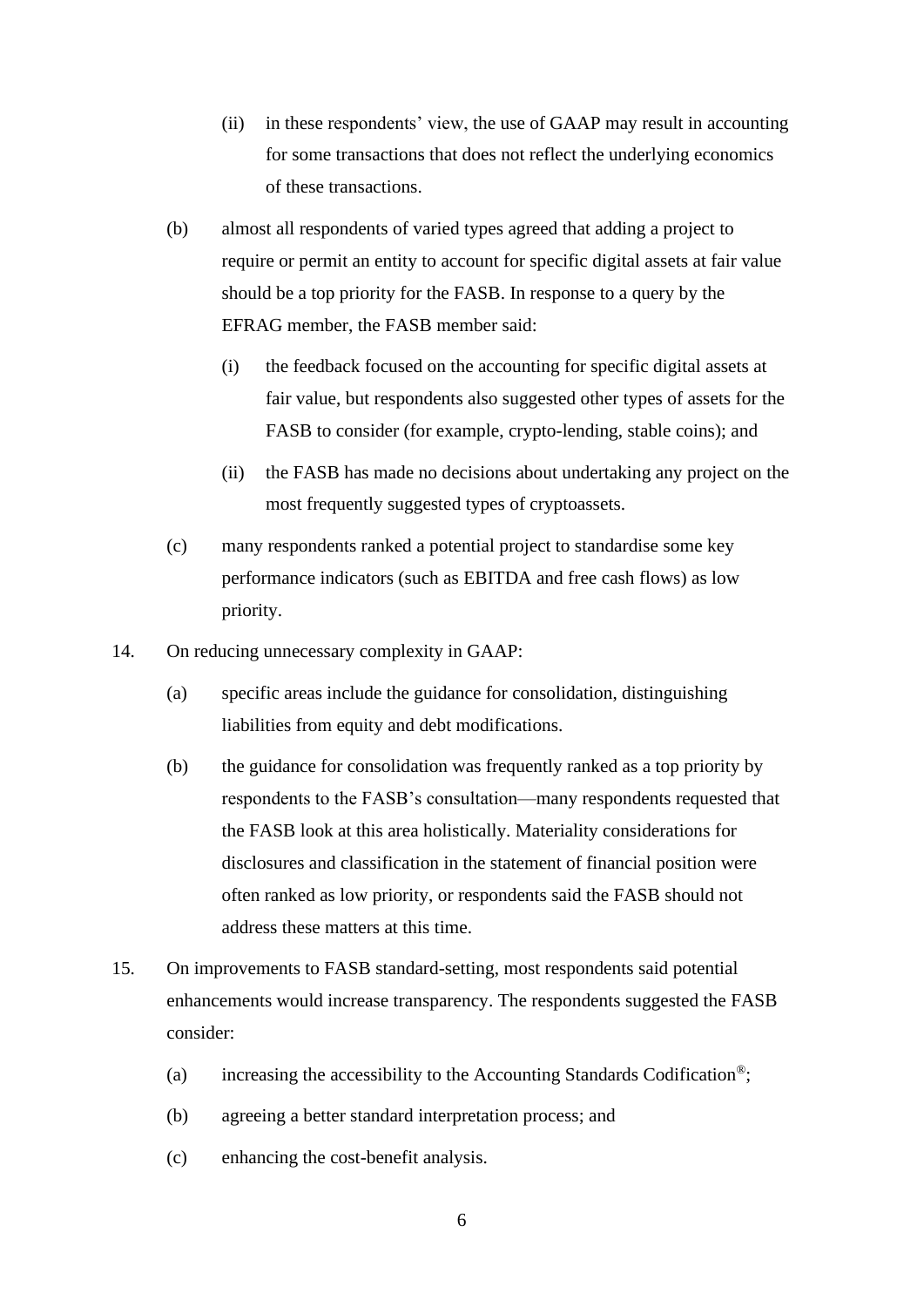- 16. In response to a query by the AcSB member, the FASB staff said areas for potential improvements mentioned by respondents include:
	- (a) accessibility to the Accounting Standards Codification—respondents suggested easier access to the premium subscription, incorporating bases for conclusions and transition resource group materials;
	- (b) more transparent cost-benefit analysis—respondents suggested engaging with stakeholders at an early stage, performing field testing earlier and engaging more with users;
	- (c) using the Emerging Issues Task Force as an interpretative committee similar to the IFRS Interpretations Committee to provide more timely interpretation without going through the FASB's full due process;
	- (d) standardised and clearer drafting of transition requirements; and
	- (e) better access to the FASB's materials, for example, by making some materials publicly available.
- 17. In response to a query by the ANC member, the FASB staff said some users commented on the need for specific disclosure requirements that would help them identify organic growth separately from acquired growth and assess whether an acquisition has succeeded.
- 18. The FASB will analyse the feedback and change its technical agenda in the first half of 2022. Changes to the technical agenda may include:
	- (a) adding new projects to the agenda and the order in which the FASB will address them; and
	- (b) reassessing whether projects on the agenda continue to remain a priority.

# **EFRAG's proactive research agenda**

- 19. EFRAG undertook a combined consultation with its stakeholders on the IASB's agenda consultation and on EFRAG's proactive research agenda. The consultation document was published in May 2021 with a comment deadline of 6 September 2021.
- 20. The EFRAG member said:
	- (a) EFRAG has conducted or is conducting research on intangibles, cryptoassets and cryptoliabilities, and variable and contingent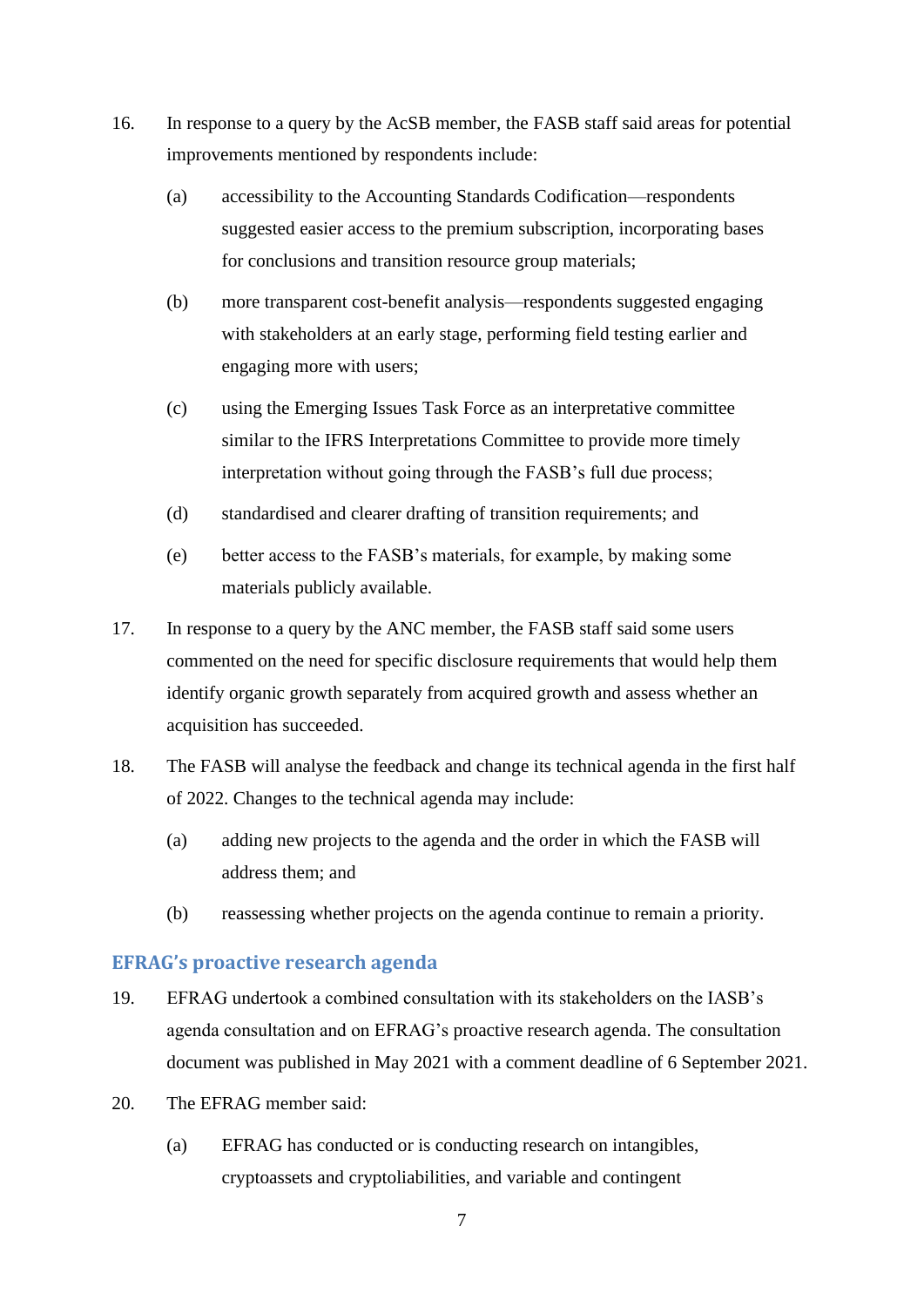consideration. Soon, EFRAG expects to publish a discussion paper on variable and contingent consideration and a feedback statement on its research on cryptoassets and cryptoliabilities. In response to a query by the FASB member, the EFRAG member said:

- (i) EFRAG's discussion paper includes discussions about various types of cryptoassets and cryptoliabilities and attempts to create an inventory of possible uses of cryptoassets.
- (ii) feedback indicates cryptoassets and cryptoliabilities are areas of rapid technological and market developments. Many respondents to EFRAG's discussion paper said the development of a comprehensive IFRS Standard that would address the broad scope of cryptoassets and cryptoliabilities held or used for various purposes would be premature at this stage. However, respondents identified a current need for some improvements to financial reporting and said it is unclear:
	- 1. which IFRS Standard an entity should apply to account for some types of cryptoassets and cryptoliabilities;
	- 2. whether some cryptoassets held for investment can be measured at fair value through profit or loss; and
	- 3. whether cryptocurrencies issued by central banks meet the definition of cash.
- (b) EFRAG's future research activities will depend on which projects its stakeholders identify as high priority and which projects the IASB will (or will not) add to its work plan (see paragraph [30\)](#page-11-0).
- (c) EFRAG could also start any other projects ranked by its stakeholders as high priority—for example:
	- (i) operating segments;
	- (ii) going concern; and
	- (iii) other comprehensive income.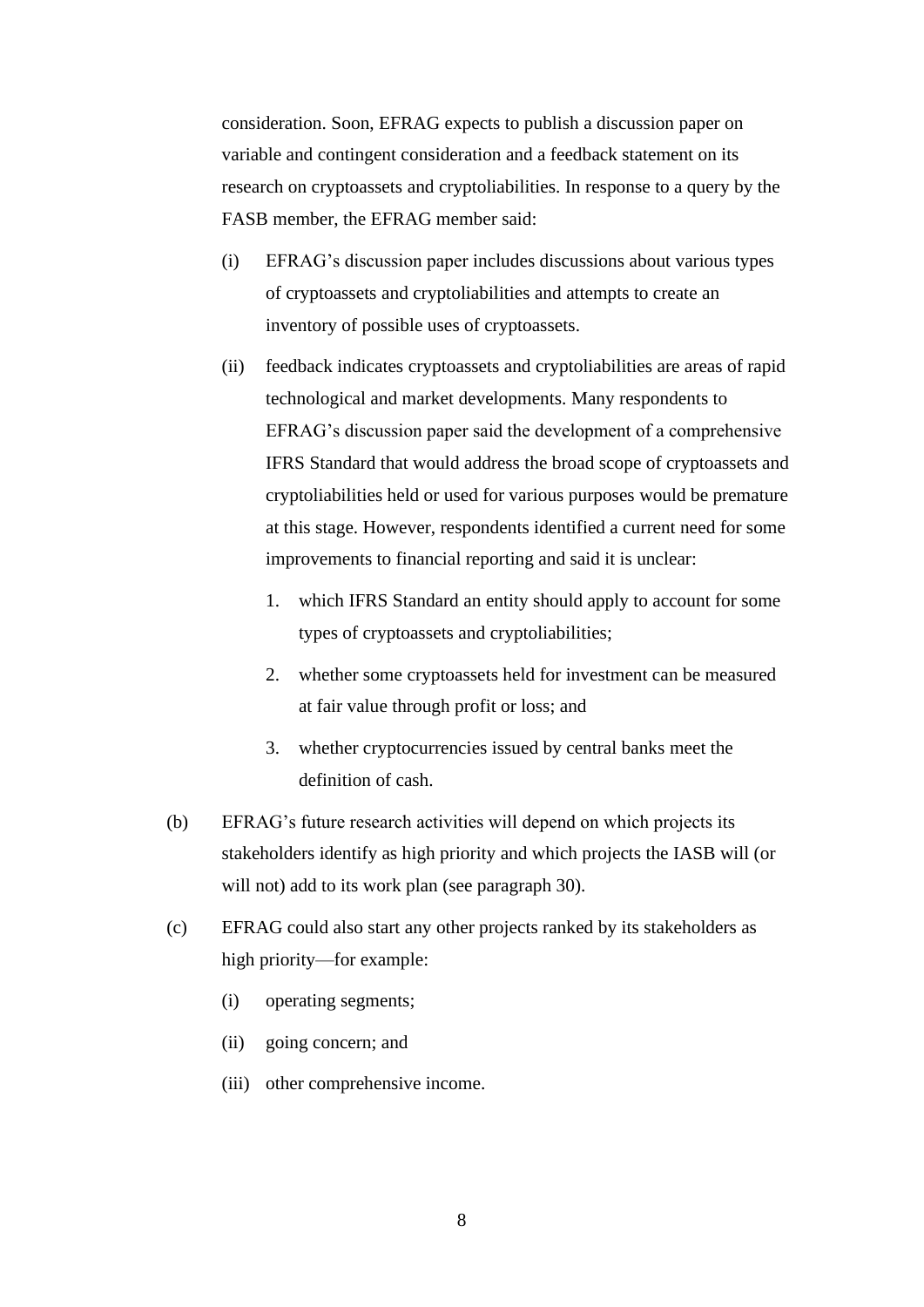(d) EFRAG expects to continue to focus around one third of its resources on researching financial reporting issues; it can only start two to three research projects within the next three years.

## **AcSB's strategic plan 2022–2027**

- 21. The AcSB's 2022–2027 draft strategic plan was published in May 2021 with a comment deadline of 15 October 2021. To meet the objective of enhancing the relevance of reported financial and non-financial information, the draft strategic plan proposed three main strategies:
	- (a) to deliver relevant and high-quality accounting standards (for example, by identifying application issues through research and consultation with the AcSB's stakeholders);
	- (b) to show leadership in reporting beyond traditional financial statements (for example, by working with the potential Canadian Sustainability Board); and
	- (c) to raise AcSB's international influence (for example, by sharing the views of Canadian stakeholders globally).
- 22. The AcSB is deliberating about the feedback and expects to finalise its plan in March 2022. The AcSB member said stakeholders have agreed with the development of the strategic plan. Common themes among responses include:
	- (a) the need to address emerging issues promptly;
	- (b) the interconnectedness between financial and sustainability reporting and the role that the AcSB will play; and
	- (c) maintaining the right balance between the need to reduce unnecessary complexity and the need to ensure that financial reporting requirements are fit for purpose and relevant.
- 23. In response to a query by the UKEB member, the AcSB member said sustainability reporting has been identified as a high priority by respondents to its draft strategic plan. Respondents said they would like to better understand what the operational implications of the connectivity between financial and sustainability reporting will be.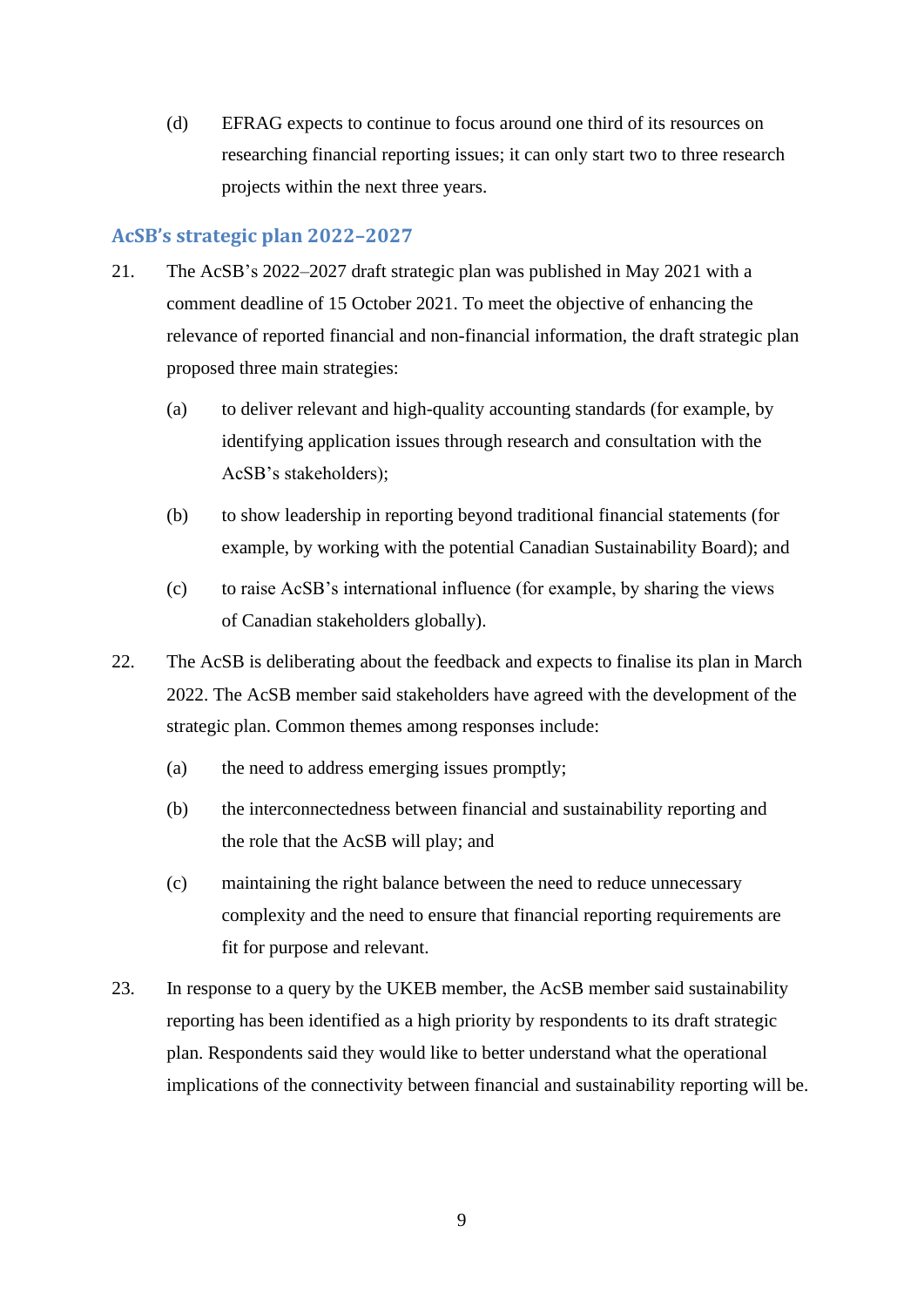## **AASB's agenda consultation 2022–2026**

- 24. The AASB is required to consult on its agenda every five years to gather stakeholder feedback on the potential technical and research projects for profit-oriented, not-forprofit and public sector entities.
- 25. The AASB staff said:
	- (a) a significant portion of the AASB's 2022–2026 work programme will be dedicated:
		- (i) to completing projects on its agenda (such as a project to implement IFRS 17 *Insurance Contracts* for public sector entities); and
		- (ii) to conducting post-implementation reviews of IFRS Standards and domestic standards.
	- (b) the AASB is seeking feedback on three potential projects:
		- (i) developing domestic sustainability reporting requirements or guidance;
		- (ii) providing guidance for not-for-profit entities to prepare narrative reporting that meets user needs (service performance reporting); and
		- (iii) facilitating the development of digital financial reporting practices in Australia.
	- (c) the AASB is also seeking feedback on its inactive projects, such as remuneration reporting.
	- (d) the initial feedback indicates that:
		- (i) sustainability reporting is a high-priority project.
		- (ii) service performance reporting is lower priority compared to other projects on the AASB's work plan.
		- (iii) views vary on the priority of a potential project on digital financial reporting. Some stakeholders said it is a high priority, others said it is of lower priority than other projects, for example, sustainability reporting.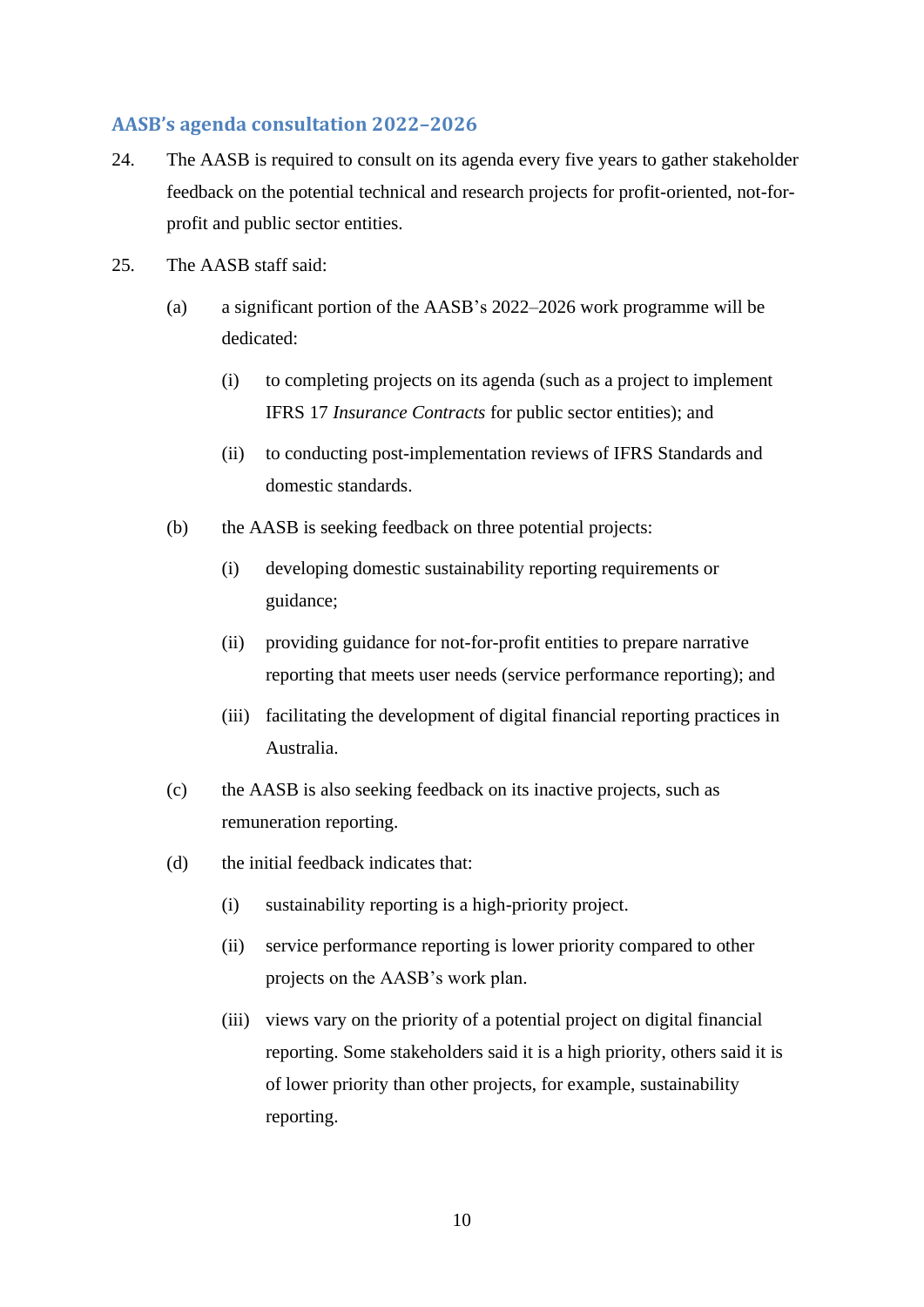- 26. In response to a query by the UKEB member, the AASB staff said:
	- (a) digital financial reporting is voluntary, but the Australian regulator encourages entities to provide digital financial reports; and
	- (b) initial feedback indicates the need for further education.
- 27. In response to a query by an IASB member, the AASB staff said the Financial Reporting Council, the AASB and the Auditing and Assurance Standards Board issued a joint position statement that supports the AASB developing sustainability reporting standards.

### **IASB's Third Agenda Consultation**

- 28. Papers for this meeting summarised feedback on the IASB's Third Agenda Consultation. The EFRAG member summarised its comment letter on the IASB's Third Agenda Consultation. On the strategic direction and balance of the IASB's activities, the EFRAG member said:
	- (a) the overall balance of the IASB's activities is about right;
	- (b) connectivity between financial and sustainability reporting should be a separate main activity; and
	- (c) the IASB should:
		- (i) consider increasing its current level of focus on maintenance and consistent application of IFRS Standards, the understandability of the Standards and digital financial reporting;
		- (ii) finalise the projects on its current work plan and undertake required post-implementation reviews;
		- (iii) set aside contingent resources for emerging issues; and
		- (iv) continue to build on the work of other organisations, such as EFRAG and national standard-setters.
- 29. On the criteria for assessing the priority of potential projects, the EFRAG member said the IASB has proposed the right criteria and should consider the proliferation of non-GAAP measures and the existence of structuring opportunities as indicators of a deficiency in financial reporting.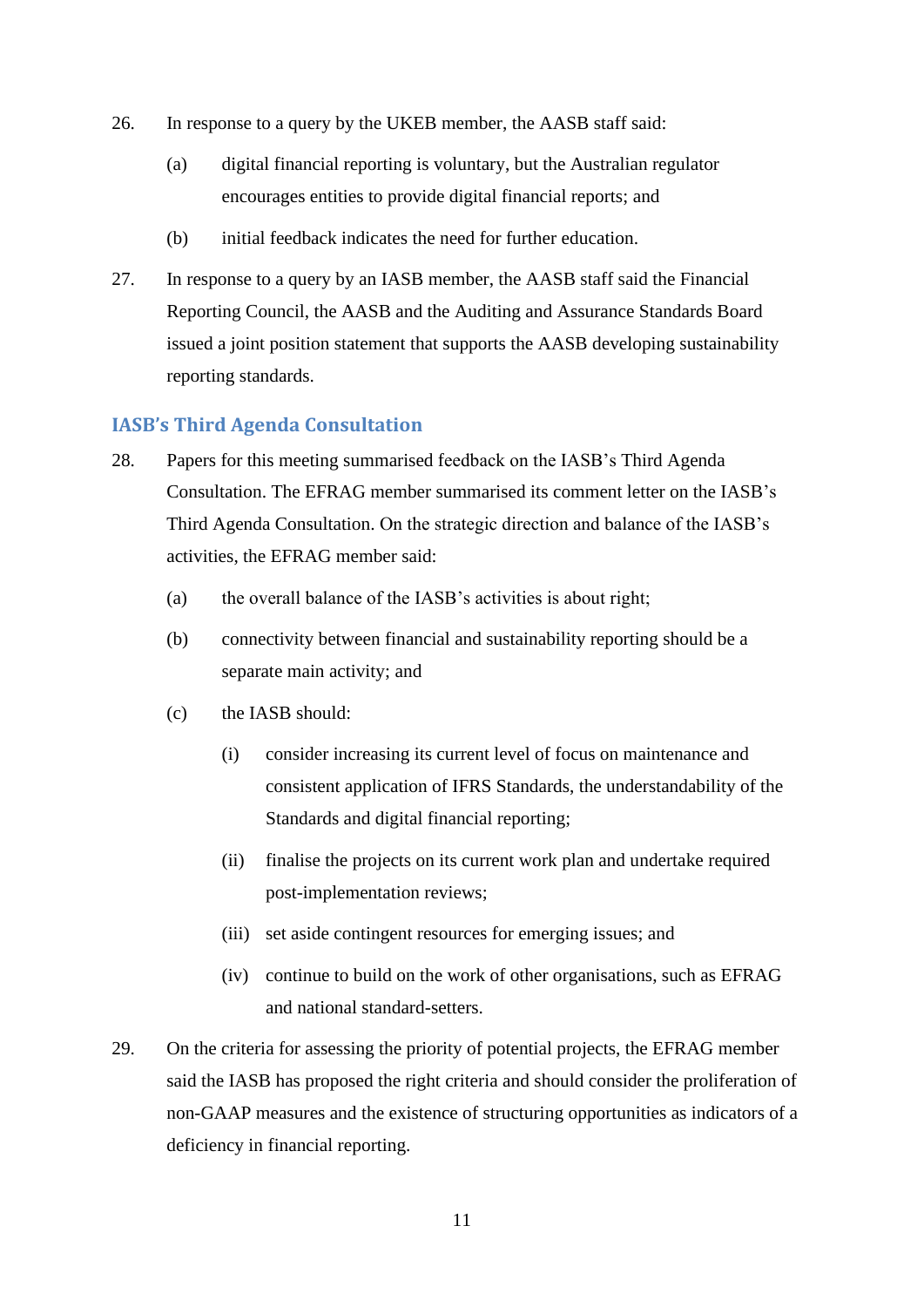- <span id="page-11-0"></span>30. On the potential projects for the IASB's work plan, the EFRAG member said EFRAG stakeholders identified as high priorities, the projects on:
	- (a) intangibles;
	- (b) sustainability in financial reporting, starting with climate (including connectivity with the ISSB and pollutant pricing mechanisms);
	- (c) cryptoassets and cryptoliabilities;
	- (d) the solely payments of principal and interest test for instruments with ESG features (EFRAG's stakeholders suggested that the IASB address this issue separately as a follow-on project from the Post-implementation Review of IFRS 9 *Financial Instruments*);
	- (e) discontinued operations and disposal groups;
	- (f) statement of cash flows and related matters; and
	- (g) variable and contingent consideration.
- 31. The ASBJ member:
	- (a) said the ASBJ has not undertaken a formal agenda consultation, but it has a Standards Advisory Council that provides recommendations and informs the ASBJ's thinking in deciding which projects should be added to its work plan. Due to the covid-19 pandemic, the ASBJ has not added any new projects to its work plan and is working on projects relating to security token offerings (STOs) and initial coin offerings (ICOs). Research indicates that the volume of transactions involving STOs and ICOs has not increased as much as expected. Therefore, the ASBJ is assessing the need for a standard-setting project for these types of transactions.
	- (b) welcomed many respondents to the IASB's consultation saying that a project on intangibles is high priority and stressed the importance of defining that project.
- 32. The AcSB member said that, during the covid-19 pandemic, stakeholders appreciated the AcSB's willingness to address emerging issues and found the materials and guidance that the AcSB produced useful. However, stakeholders' feedback to the AcSB's strategic consultation has highlighted the need for national standard-setters to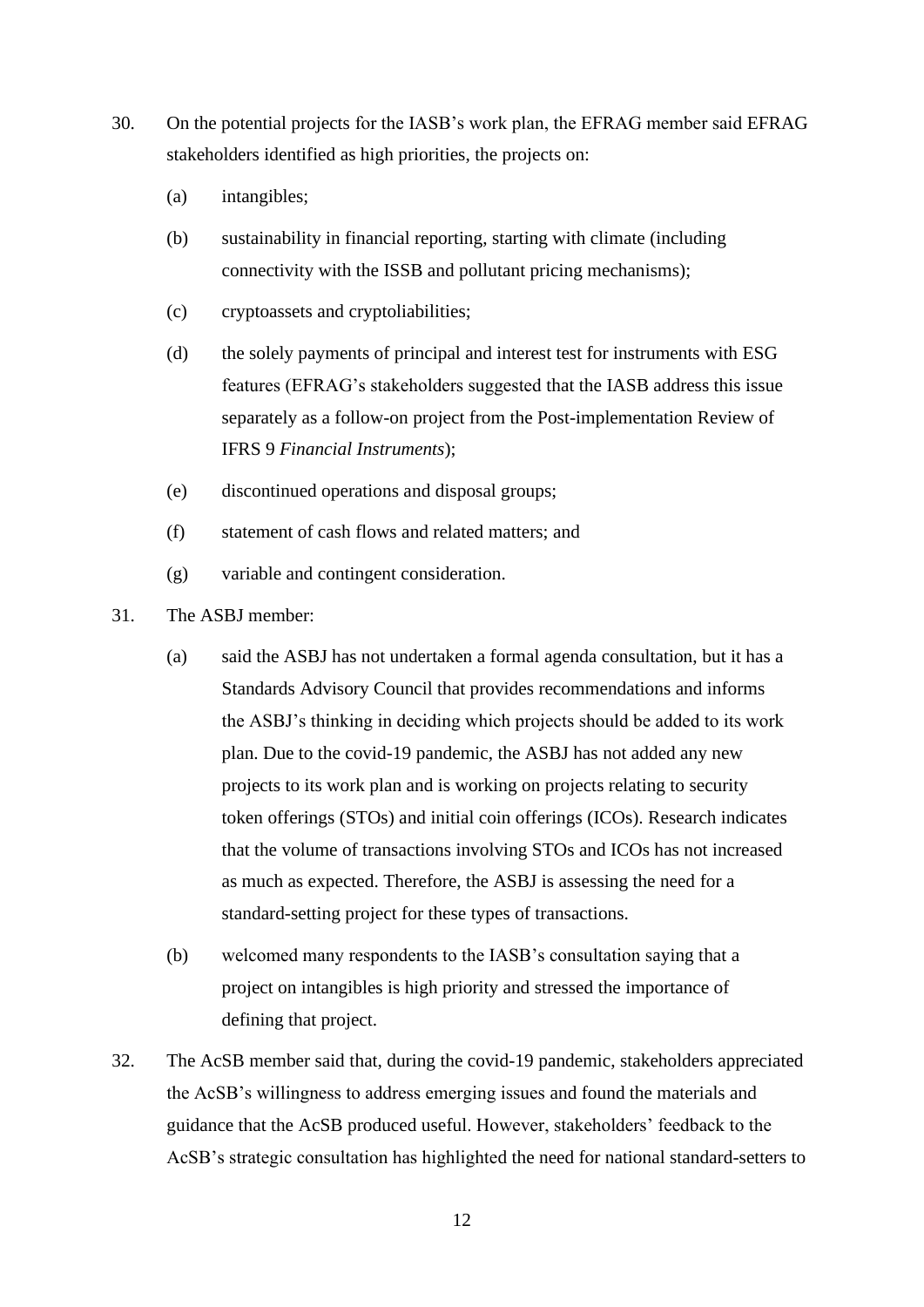consider how to balance timely progress on active projects with the need to respond to emerging issues.

- 33. One IASB member said that, at its November 2021 meeting, the IASB asked the staff to develop a strategy for deciding whether to take further action based on feedback from post-implementation reviews. That strategy will be discussed at a future IASB meeting. This IASB member also commented on the timing of post-implementation reviews—that is, whether and how transition resource groups, which assist in identifying and addressing early application issues, affect the timing of postimplementation reviews. In this IASB member's view, it is useful to allow sufficient time for practice to mature and enable academics to research how a new Standard or major amendment to a Standard works before starting a post-implementation review.
- 34. The IASB member commented on a tension between the feedback on the balance of the IASB's activities (which recommends the IASB decrease its current level of focus on new IFRS Standards and major amendments to IFRS Standards) and the number of potential projects that respondents ranked as high priority.
- 35. The UKEB member summarised the priorities indicated by her stakeholders, including:
	- (a) intangibles;
	- (b) climate-related risks;
	- (c) statement of cash flows and related transactions;
	- (d) sustainability reporting, including the interaction between the IASB and the ISSB; and
	- (e) digital financial reporting.
- 36. The UKEB member said the IASB should consider partnering with national standardsetters to research some of these issues, which could help alleviate some of the IASB's capacity constraints. One IASB member said the IASB needs to be mindful of the limited capacity of its stakeholders.
- 37. The UKEB member also commented on post-implementation reviews and said that, in the UK, post-implementation reviews are required for significant changes in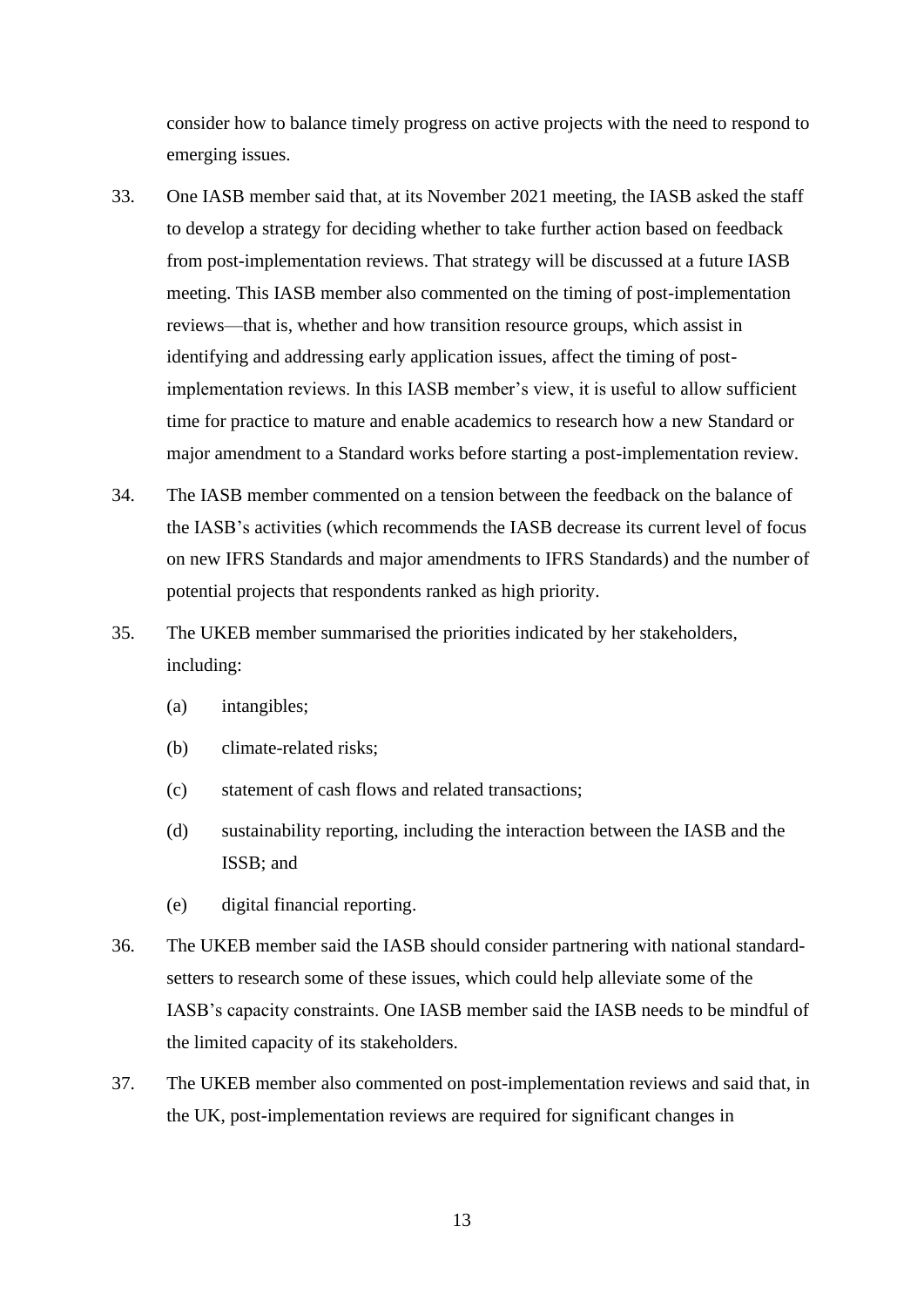accounting. These reviews are usually undertaken five years after the effective date of the change.

- 38. The PAFA member said he agrees with the IASB's strategic direction and its priorities are aligned with priorities suggested by his stakeholders. The member asked for clarification about how the feedback on a potential project on foreign currencies may affect the IASB's ongoing work on its Lack of Exchangeability project, which is an important project for PAFA stakeholders. An IASB member explained that the feedback on the potential project will not affect the IASB's progress on its Lack of Exchangeability project.
- 39. In response to a query by the ANC member, the staff explained that:
	- (a) the Request for Information did not ask a specific question about projects on the IASB's current work plan, and the underlying presumption in the Request for Information is that the IASB will continue the projects on its current work plan;
	- (b) only some respondents said the IASB should reassess the priority and necessity of projects on its current work plan and decide whether any project should be put on hold, or even stopped, to free up resources for new, more important projects;
	- (c) the feedback on individual projects will be shared with the respective project teams and will be considered part of the overall feedback from stakeholders on these projects in any recent (or future) consultation; and
	- (d) the summary of other comments received from respondents had not been discussed by the IASB yet.
- 40. The OIC member:
	- (a) said feedback on potential projects generally reflects his expectations. This member expressed support for EFRAG's work on variable and contingent consideration and said the OIC will continue its project on separate financial statements, even though these two projects were not rated as high priority by many respondents to the IASB's consultation.
	- (b) commented on the outcome of the Post-implementation Review of IFRS 11 *Joint Arrangements* and said stakeholders in his jurisdiction raised various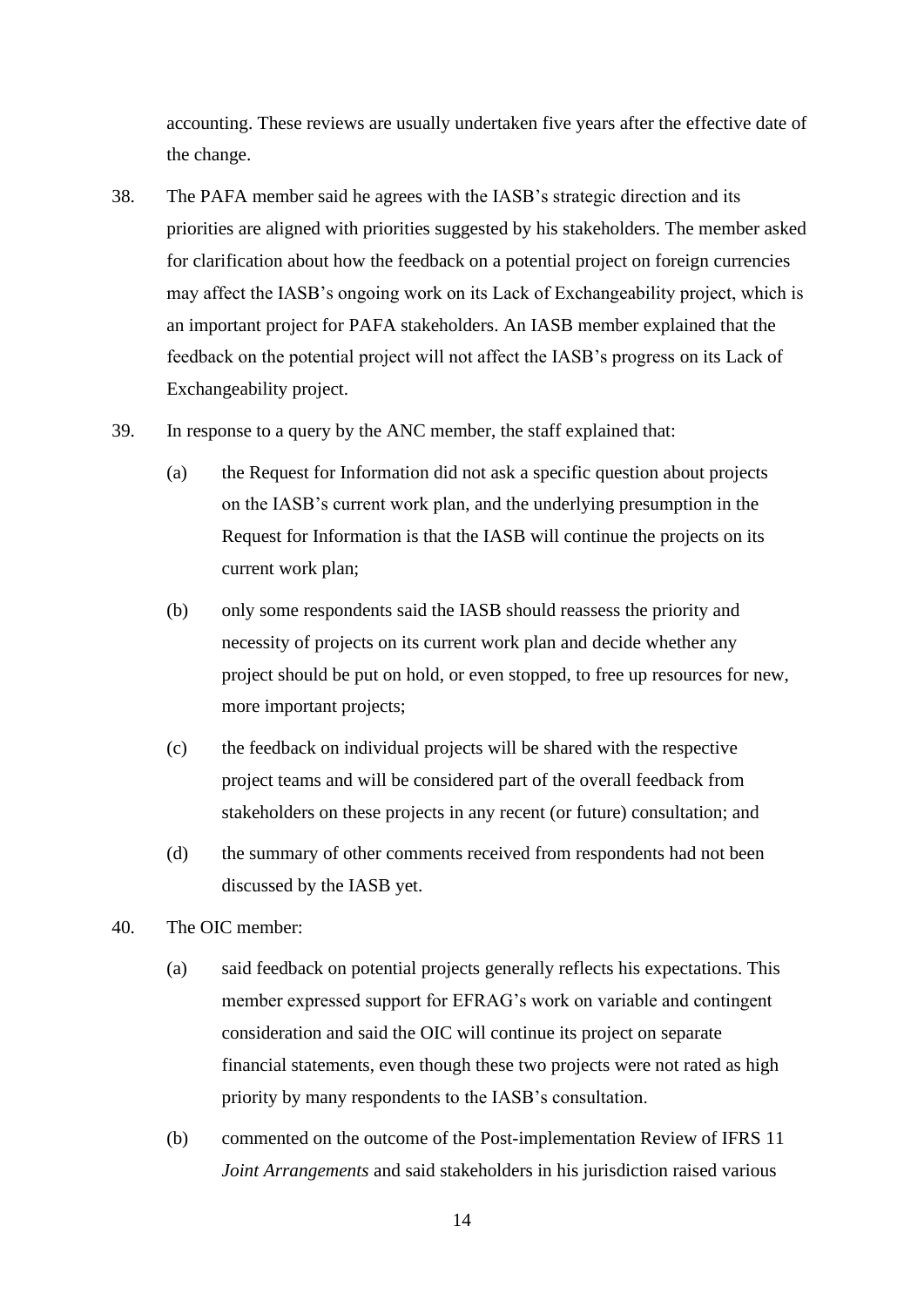concerns about how to consider all facts and circumstances in assessing joint control of an arrangement.

- 41. The AOSSG member said:
	- (a) the IASB should clarify how it will prioritise potential projects when a project might affect other projects;
	- (b) a potential project on intangibles is a high priority and should consider the varied accounting treatment of some acquired and internally generated intangibles; and
	- (c) the IASB should consider reassessing the priority of some projects on its current work plan.
- 42. In response to queries by the staff:
	- (a) the AcSB member clarified that in her jurisdiction the priority of digital financial reporting is within the remit of securities regulators;
	- (b) the AASB staff said the AASB is considering expanding the scope of its research project on the understandability of financial reporting requirements; and
	- (c) the EFRAG member said EFRAG suggested the IASB focus more on the understandability and accessibility of IFRS Standards, but not as a separate project.

# **Agenda planning and feedback from the previous ASAF meeting**

- 43. The objective of this session was to discuss the proposed topics for the next ASAF meeting, which is scheduled to take place virtually on 31 March and 1 April 2022. ASAF members agreed with the proposed topics.
- 44. Besides the proposed topics, the EFRAG member suggested discussing the projects on Primary Financial Statements and Dynamic Risk Management, depending on how the IASB's discussions develop in the next months.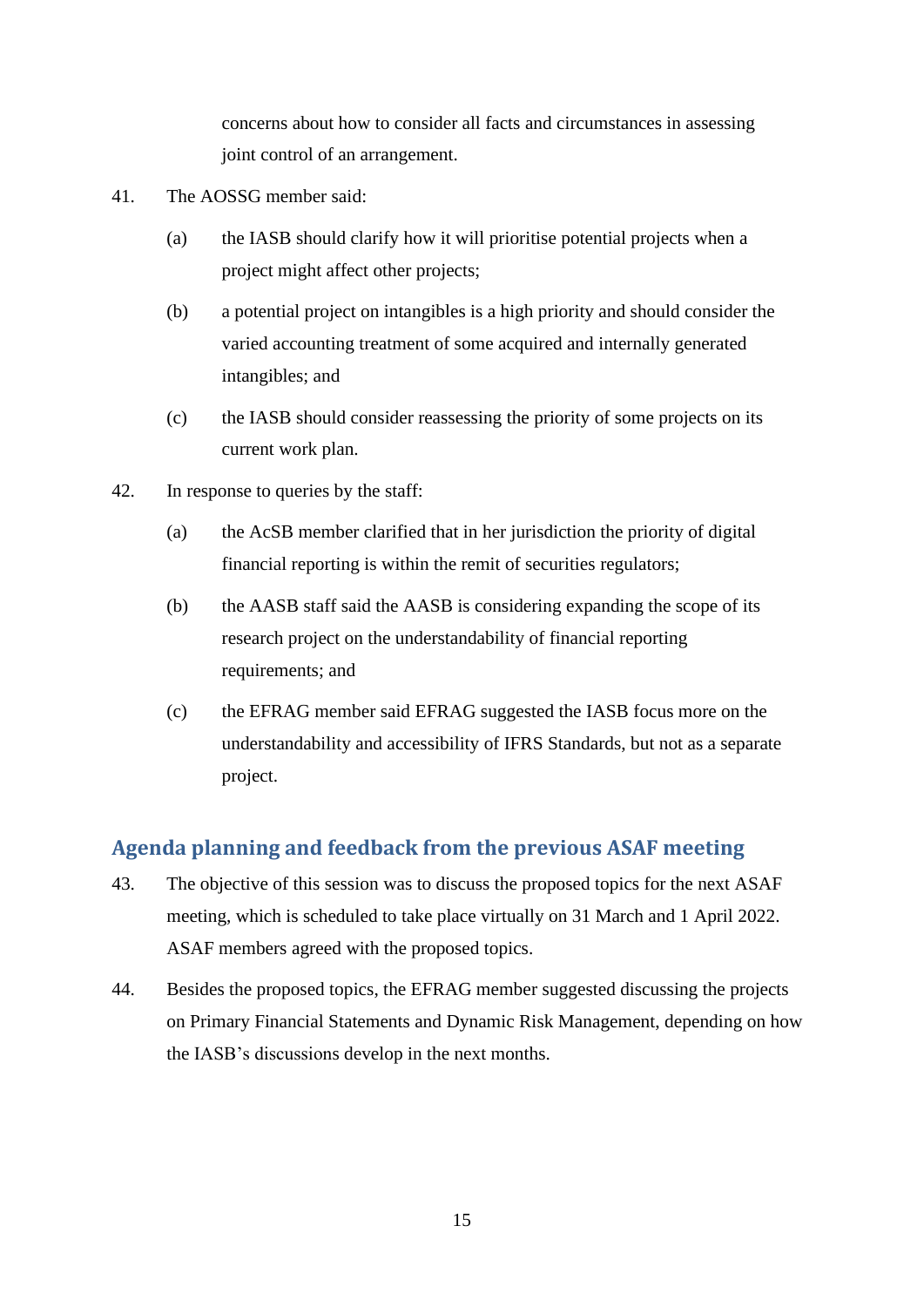# **Goodwill and Impairment**

- 45. The objective of this session was to update ASAF members on the IASB's recent discussions, and to obtain feedback from ASAF members on staff examples illustrating the information the staff expect an entity to disclose when applying the IASB's preliminary views about adding disclosure requirements to IFRS 3 *Business Combination*s. The staff asked for ASAF members' views on their discussions with their stakeholders about:
	- (a) whether the aggregation of information in the disclosures section of the staff examples, compared to the background section, achieves the right balance between providing useful information to users of financial statements and not disclosing information that is too commercially sensitive (paragraphs [46–](#page-15-0)[56\)](#page-17-0);
	- (b) whether, considering legislation and regulations in their jurisdictions, any information in the disclosure section would raise significant additional litigation risk if disclosed in financial statements and why (paragraphs [57–](#page-17-1) [61\)](#page-18-0); and
	- (c) other comments on the staff examples (paragraphs [62–](#page-18-1)[66\)](#page-19-0).

## **Commercial sensitivity**

#### **General feedback**

- <span id="page-15-0"></span>46. The AcSB and EFRAG members said the staff examples were useful but simplistic illustrations. The EFRAG member said it would be useful to include examples that address concerns about commercial sensitivity by including commercially sensitive information in the underlying fact patterns. For example, illustrating a fact pattern in which an entity acquires a business to obtain sufficient market power to set monopolistic prices.
- 47. The AcSB member said there is a natural tension between feedback from preparers and users. The AcSB member also said that, to try to bridge that tension, it might be worth considering statements management makes about a business combination in investor roadshows.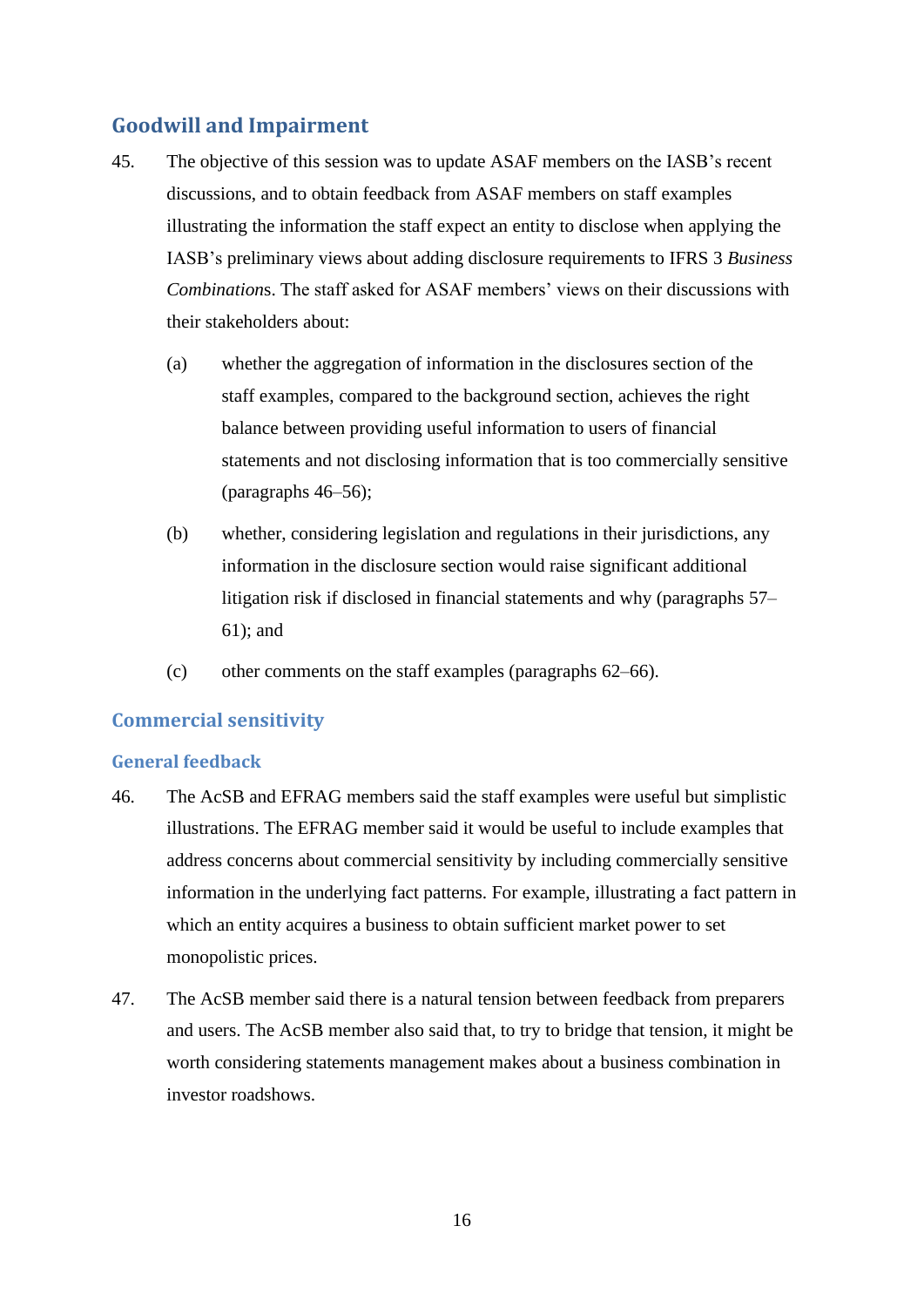#### **Preparer feedback**

- 48. The ANC, AOSSG, ASBJ, KASB and OIC members reported that preparers in their jurisdictions said some or all information in the staff examples is, in their view, commercially sensitive. The ANC member said preparers in his jurisdiction expressed concern that information in the staff examples could provide competitors with insights into the entity's strategy and potential future business combinations.
- 49. The ASBJ member said the staff examples helped preparers in his jurisdiction better understand the IASB's preliminary views and reduced some concerns about commercial sensitivity. However, the ASBJ member said some concerns about commercial sensitivity remain.
- 50. ASAF members mentioned aspects of the staff examples that preparers in their jurisdictions said could be commercially sensitive:
	- (a) numerical information about management's objectives;
	- (b) non-financial metrics;
	- (c) market share information;
	- (d) information about employment;
	- (e) quantitative information about expected synergies; and
	- (f) qualitative information about synergies because such information is often perceived as relating to redundancies.
- 51. The ARD member said quantitative information could be commercially sensitive. The KASB member said it would be possible to disclose qualitative information but preparers would be sceptical as to whether qualitative information alone would be useful to users.
- 52. The AcSB and ARD members said it is difficult to determine whether the preliminary views would require the disclosure of commercially sensitive information because whether information is sensitive depends on the facts and circumstances.
- 53. The PAFA member said:
	- (a) the small number of comments that PAFA received were positive.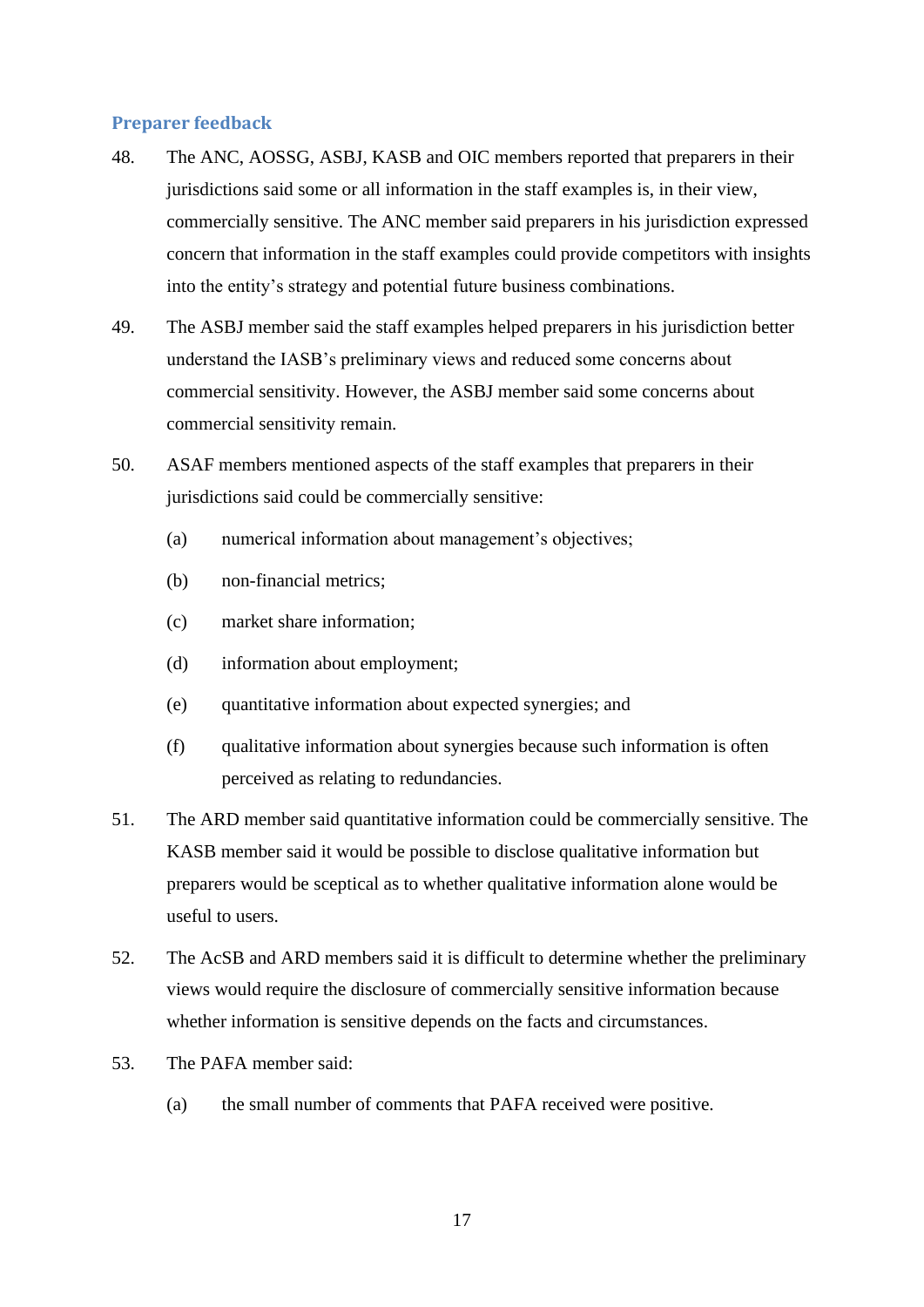- (b) it is worth considering similar feedback the IASB received during the development of IFRS 3 and IFRS 8 *Operating Segments*. In both cases preparers said the information disclosed when applying those Standards could be commercially sensitive, but entities have since been able to apply those Standards without disclosing commercially sensitive information.
- 54. Some ASAF members commented on whether there is a difference between assessing the commercial sensitivity of information about management's targets in the year of acquisition and assessing historical information about whether those targets were achieved. The ANC and OIC members said there is no difference. However, the AcSB member said it depends—information about a successful business combination in future periods is likely to be less commercially sensitive. The AcSB member also said that, in her experience, requiring disclosure of information about business combinations can invite strong reactions, because it is an area where it can be obvious whether management has made a good or bad decision.

#### **User feedback**

- 55. The ARD, ASBJ and EFRAG members said the information in the staff examples is useful to users. The EFRAG member said users consulted by EFRAG said this type of information would also be useful for investments other than business combinations, for example, if an entity starts to operate in a new market.
- <span id="page-17-0"></span>56. The KASB member said users in his jurisdiction were sceptical as to whether the information in the staff examples would be useful because those users were concerned that the information might be unreliable.

#### **Litigation risk**

- <span id="page-17-1"></span>57. The AcSB and FASB members said 'safe-harbour' protections exist in their jurisdictions. 'Safe-harbour' provides entities with protection from litigation by users of forward-looking information published in some documents other than financial statements.
- 58. The ASBJ, ANC and ARD members said no 'safe-harbour' protections exist in their jurisdictions. However, the ANC member said some information could attract additional litigation risk if disclosed because of particular sensitivities—for example,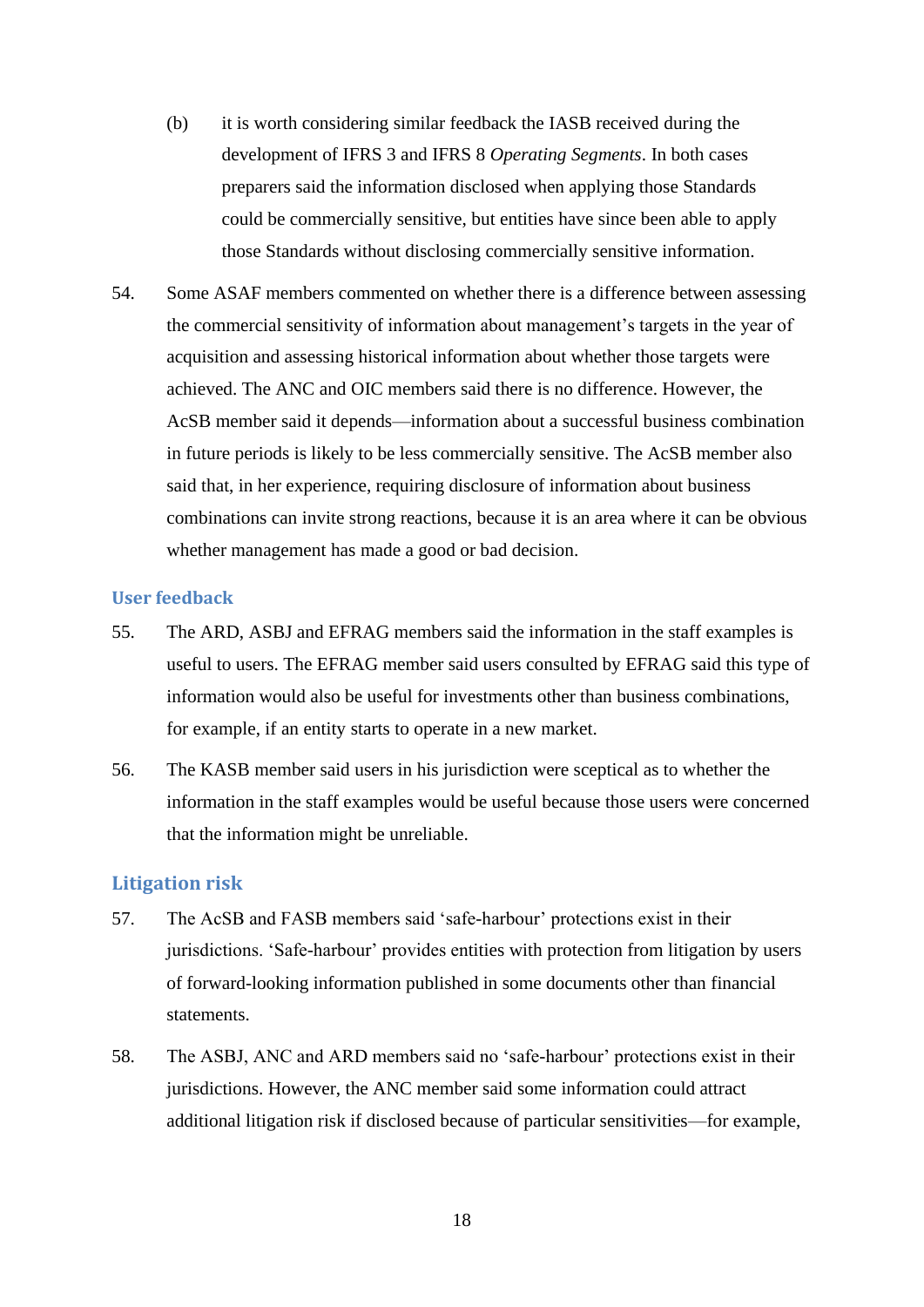information about earn-out clauses or information about synergies that could provide employees with sensitive information about planned restructurings.

- 59. ASAF members discussed whether information about management's targets for a business combination differs from other information in financial statements, such as information about assumptions used in the impairment test in IAS 36 *Impairment of Assets* or the expected credit loss model in IFRS 9 *Financial Instruments*.
- 60. The FASB member said there is a difference between accounting estimates and management's targets in a business combination because accounting estimates directly underpin the measurement of an item in financial statements, while management's targets do not. However, one IASB member said management's targets in a business combination are the assumptions underpinning the price management would pay for that business combination. That price is reflected in the value of the assets and liabilities recognised because of the business combination, including goodwill.
- <span id="page-18-0"></span>61. The KASB member said management's targets in a business combination are unlikely to be management's best estimate of what is likely to result from the business combination—management's targets are an ambition and could be optimistic. The KASB member said management's targets are not a neutral reflection of the expected performance of the business combination. Accordingly, management's targets are not faithfully representative and cannot be considered useful information when applying the *Conceptual Framework for Financial Reporting*. One IASB member said the preliminary view is intended to require an objective and neutral assessment of what management assumed when acquiring the business.

#### **Other comments**

<span id="page-18-1"></span>62. The ANC member said the IASB should consider that the performance of business combinations could be affected by events outside management's control. The ANC member suggested following a principle-based approach without being too specific. That principle-based approach should focus on the key success factors of a business combination, rather than detailed information, because circumstances change and business units evolve.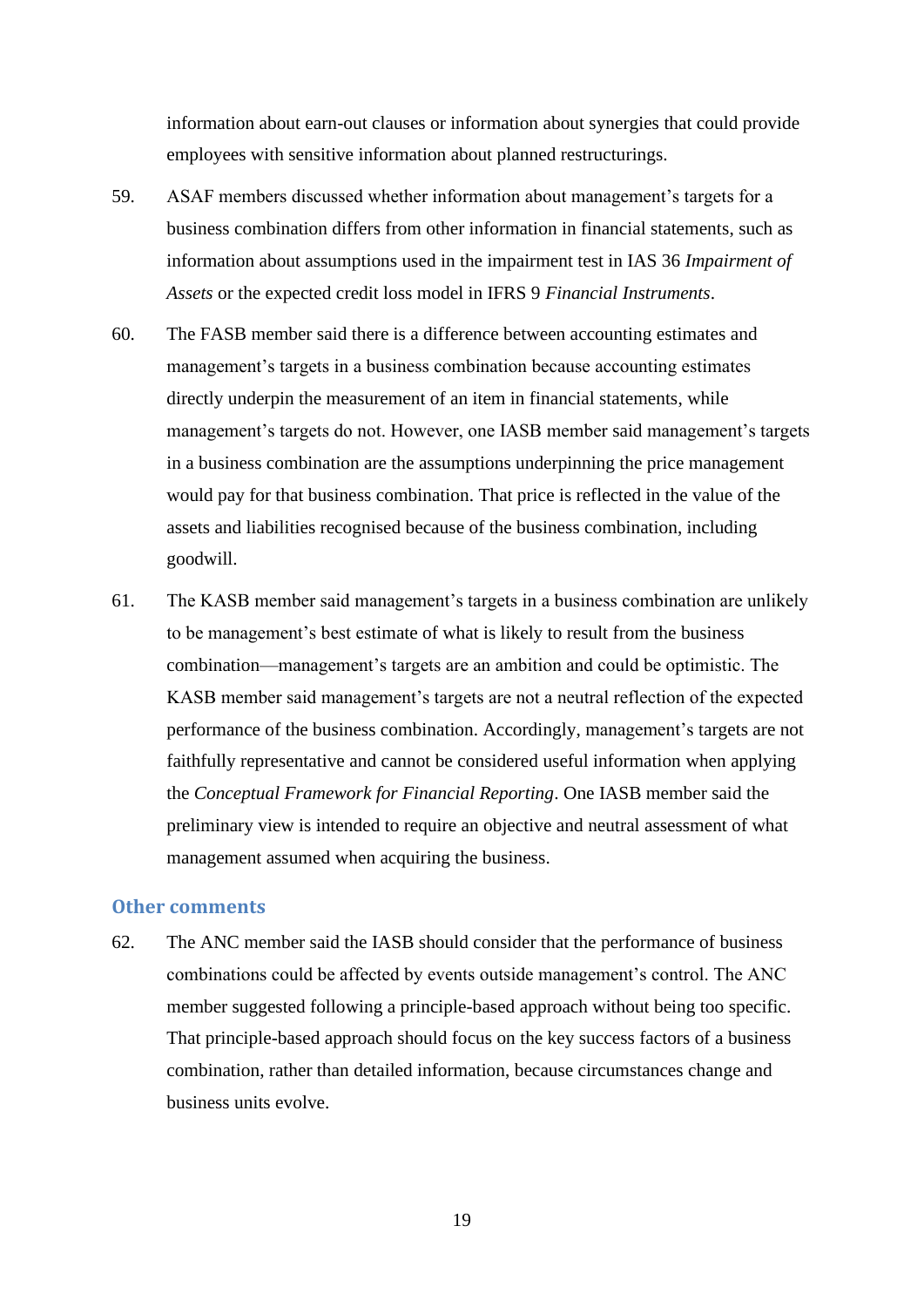- 63. The ARD member reported feedback that:
	- (a) the staff examples focused on business combinations in which much of the recognised goodwill balance represents expected synergies. However, not all business combinations are done to obtain material synergies.
	- (b) it might be difficult to disclose quantitative information about management's objectives if management does not make decisions using quantitative information.
- 64. The AcSB member said that, if the IASB required the disclosure of 'non-GAAP' information, that information would become part of GAAP and, therefore, the IASB would need to provide guidance on how to measure and audit that information.
- 65. The EFRAG member reported feedback that the information required when applying the preliminary views is similar to value creation and sustainability information and, therefore, could be included in management commentary. The ARD member also said some feedback indicated a preference for disclosing forward-looking information in documents other than financial statements.
- <span id="page-19-0"></span>66. The AcSB, AOSSG and EFRAG members said they heard concerns about the auditability of the information. However, the EFRAG member said users EFRAG has consulted said it was important that the information disclosed when applying the preliminary views be audited. The FASB member suggested the IASB communicate with auditors because they might be exposed to additional risk if required to audit information they do not currently audit, for example, information about an entity's market share.

# **Disclosure Initiative—Subsidiaries without Public Accountability: Disclosures**

67. The objective of this session was to seek ASAF members' preliminary views on the scope of the IASB's Exposure Draft *Subsidiaries without Public Accountability: Disclosures* (draft IFRS Standard) published in July 2021.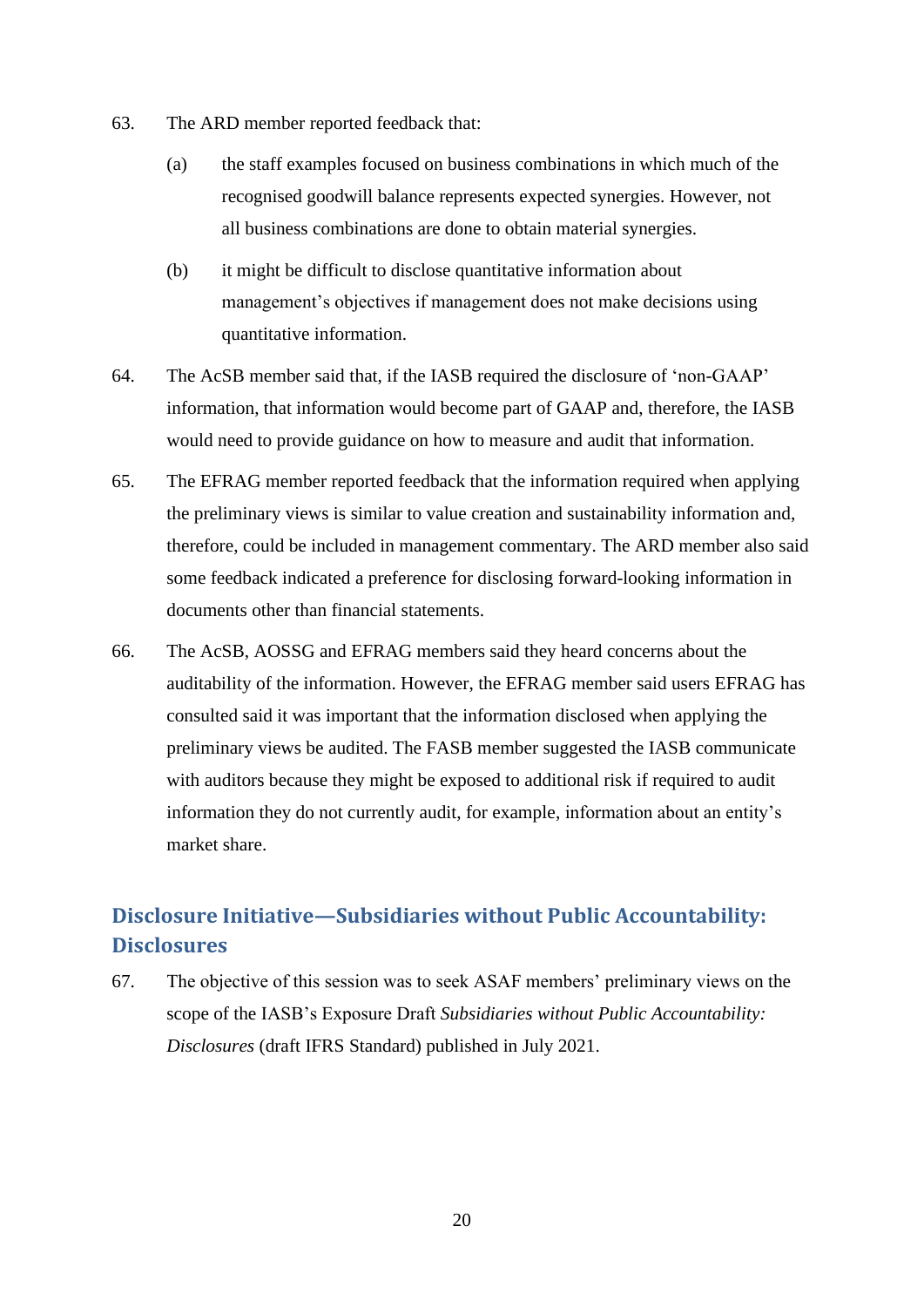#### **Support for the proposed scope**

- 68. The AcSB, ANC, KASB and UKEB members said their stakeholders generally agreed with the proposed scope of the draft IFRS Standard:
	- (a) the ANC member said the approach in the draft IFRS Standard is new and, therefore, agreed that the IASB should test the draft IFRS Standard with the smaller set of entities, as proposed, before considering extending the scope to other entities;
	- (b) the AcSB and UKEB members indicated that stakeholders within their jurisdictions generally agreed with the draft IFRS Standard because locally domiciled parent companies with international subsidiaries and others would be able to reduce the costs of preparing financial statements; and
	- (c) the KASB member said retaining the scope of the draft IFRS Standard as proposed in the Exposure Draft would ensure that the project maintains its objective.
- 69. The EFRAG member said stakeholders' views varied on the proposed scope of the draft IFRS Standard. However, those stakeholders who agreed with the proposed scope expressed similar views as those of the ANC. Those stakeholders are also of the view that extending the scope to all entities without public accountability would delay the IASB's progress on this project.
- 70. The AOSSG representative said although some AOSSG jurisdictions have preliminary indicated support, the support of one AOSSG jurisdiction is conditional on the application of the draft IFRS Standard remaining optional when finalised. The conditional support is premised on the view that there are benefits, particularly for material subsidiaries, to provide all IFRS disclosures especially when the parent is merely an investment holding entity. Another AOSSG jurisdiction has received mixed views from its stakeholders.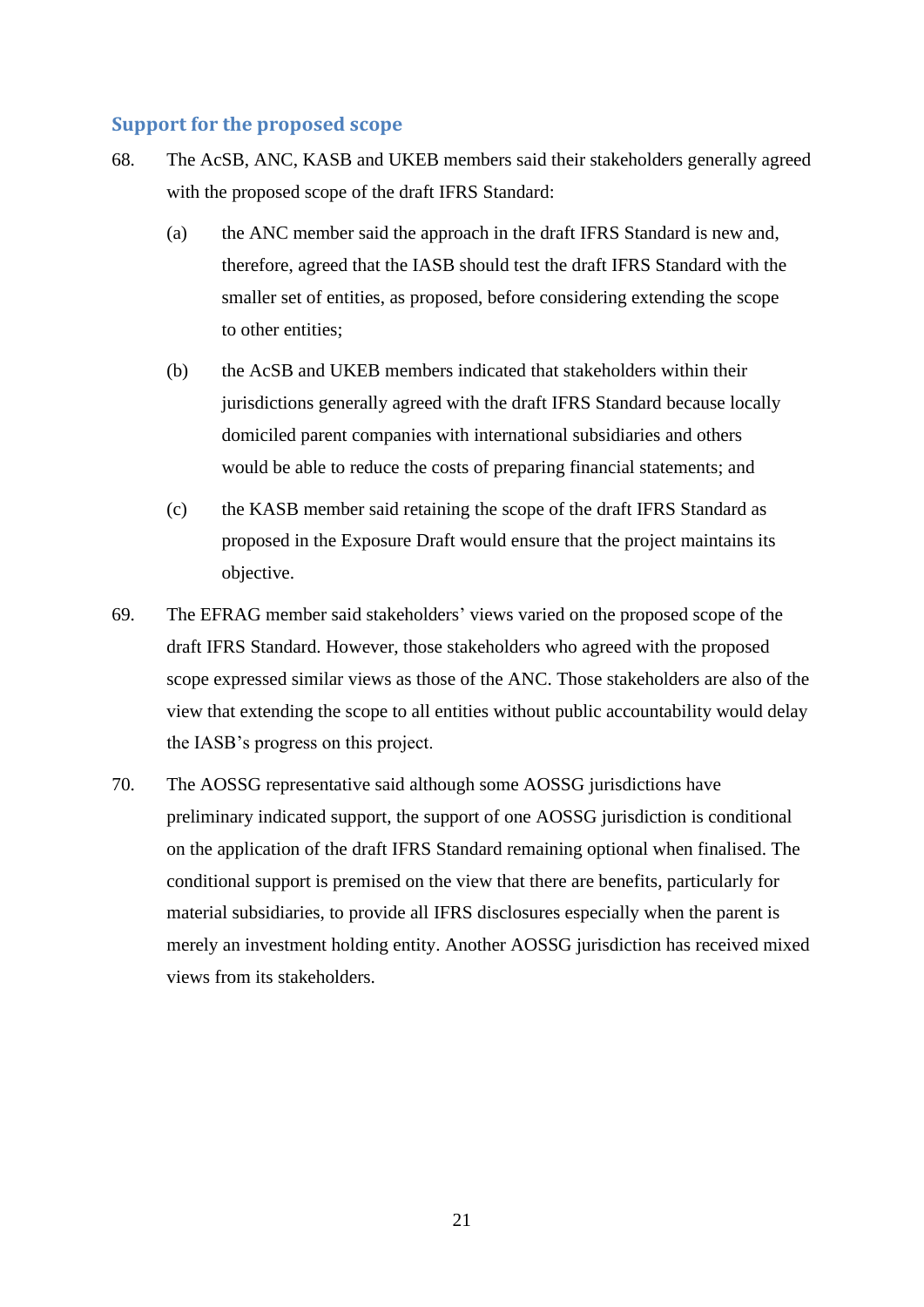#### **Extending the scope to all entities without public accountability**

- 71. The AOSSG representative said three member jurisdictions recommend the IASB extend the scope of the draft IFRS Standard to all entities without public accountability:
	- (a) one AOSSG jurisdiction stated that all entities without public accountability in the jurisdiction are permitted to provide fewer disclosures when applying the local framework for cost-benefit reasons;
	- (b) one AOSSG jurisdiction said the approach used by the IASB in developing the draft IFRS Standard (and thus its disclosure requirements) was suitable for all entities without public accountability, rather than just subsidiaries without public accountability; and
	- (c) one AOSSG jurisdiction said its stakeholders raised no significant concerns about the disclosure requirements in the *IFRS for SMEs* Standard and, therefore, the scope of the draft IFRS Standard should not be restricted to subsidiaries without public accountability.
- 72. Similarly, the AOSSG representative said one AOSSG jurisdiction suggested extending the scope to include all entities without public accountability as this would facilitate the entities' transition to full IFRS Standards in the future.
- 73. The EFRAG member said stakeholders who agreed with extending the scope of the draft IFRS Standard said this extension would facilitate the adoption of IFRS Standards and thus improve comparability within the European Union.
- 74. The PAFA member said the scope of the draft IFRS Standard may be a bit too narrow. The member said the scope of the draft IFRS Standard should be extended to include associates and joint ventures.
- 75. The ANC member stated that the IASB should not extend the scope of the draft IFRS Standard to all entities without public accountability because it was not the IASB's intention and mindset to do so when it developed the draft IFRS Standard.
- 76. The AcSB and ANC members agreed that the IASB should decide whether to extend the scope of the draft IFRS Standard separately. However, the ANC member also noted that feedback from the IASB's Third Agenda Consultation did not indicate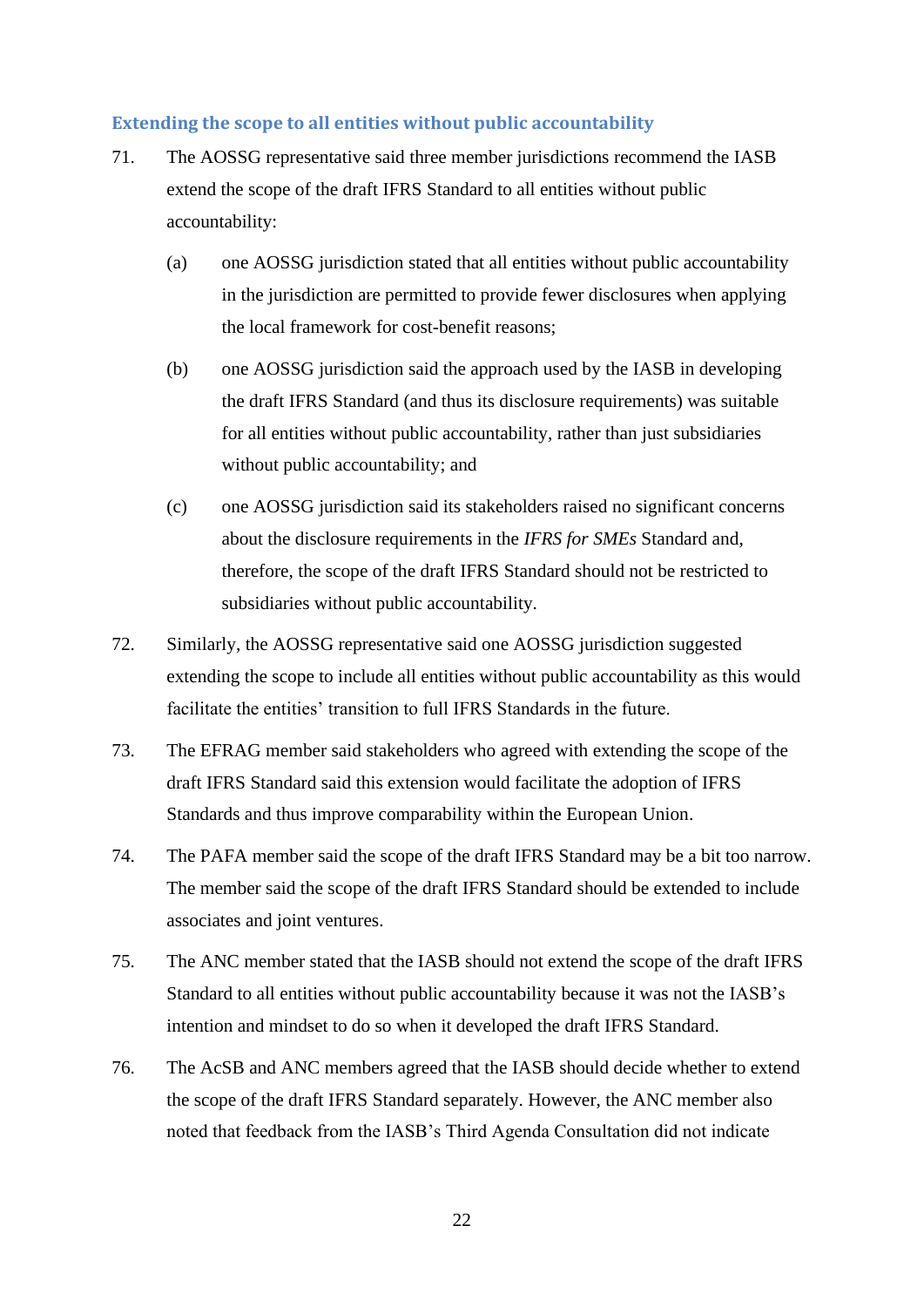whether a reduced disclosure IFRS Standard for entities without public accountability should be a priority.

### **Not specifying the scope of the draft IFRS Standard**

- 77. The ASBJ member said the IASB should not define the scope of the draft IFRS Standard; instead, local regulators or authorities in each jurisdiction should decide which entities would be eligible to apply it. The ASBJ member said allowing local regulators or authorities to define the scope of the draft IFRS Standard would enable an entity to apply the draft IFRS Standard as the entity's secondary GAAP, regardless of whether the entity has public accountability.
- 78. The KASB member supported the scope of the draft IFRS Standard, however the member disagreed with the draft IFRS Standard being optional. The KASB member suggested that the IASB allow local regulators or authorities in each jurisdiction to decide whether to permit or require application of the draft IFRS Standard.

### **Cost-benefit assessment**

- 79. Some ASAF members commented on the costs and benefits of applying the draft IFRS Standard.
- 80. The UKEB member said the proposed scope of the Standard would lead to cost savings and reduce group-reporting costs, especially for parent companies with international subsidiaries. In balancing cost savings for preparers with user information needs, the UKEB member also mentioned the need to consider the potentially varied user information needs of wholly-owned subsidiaries and nonwholly-owned subsidiaries.
- 81. The AOSSG member said three AOSSG jurisdictions shared concerns that cost savings of the draft IFRS Standard may be limited because some parent entities would still require subsidiaries to provide all IFRS disclosures or use a group-reporting template. The ARD member expressed similar concerns.

## **Disclosure Initiative: Targeted Standards-level Review of Disclosures**

82. The objective of this session was to share initial feedback from the IASB's outreach on the Exposure Draft *Disclosure Requirements in IFRS Standards—A Pilot*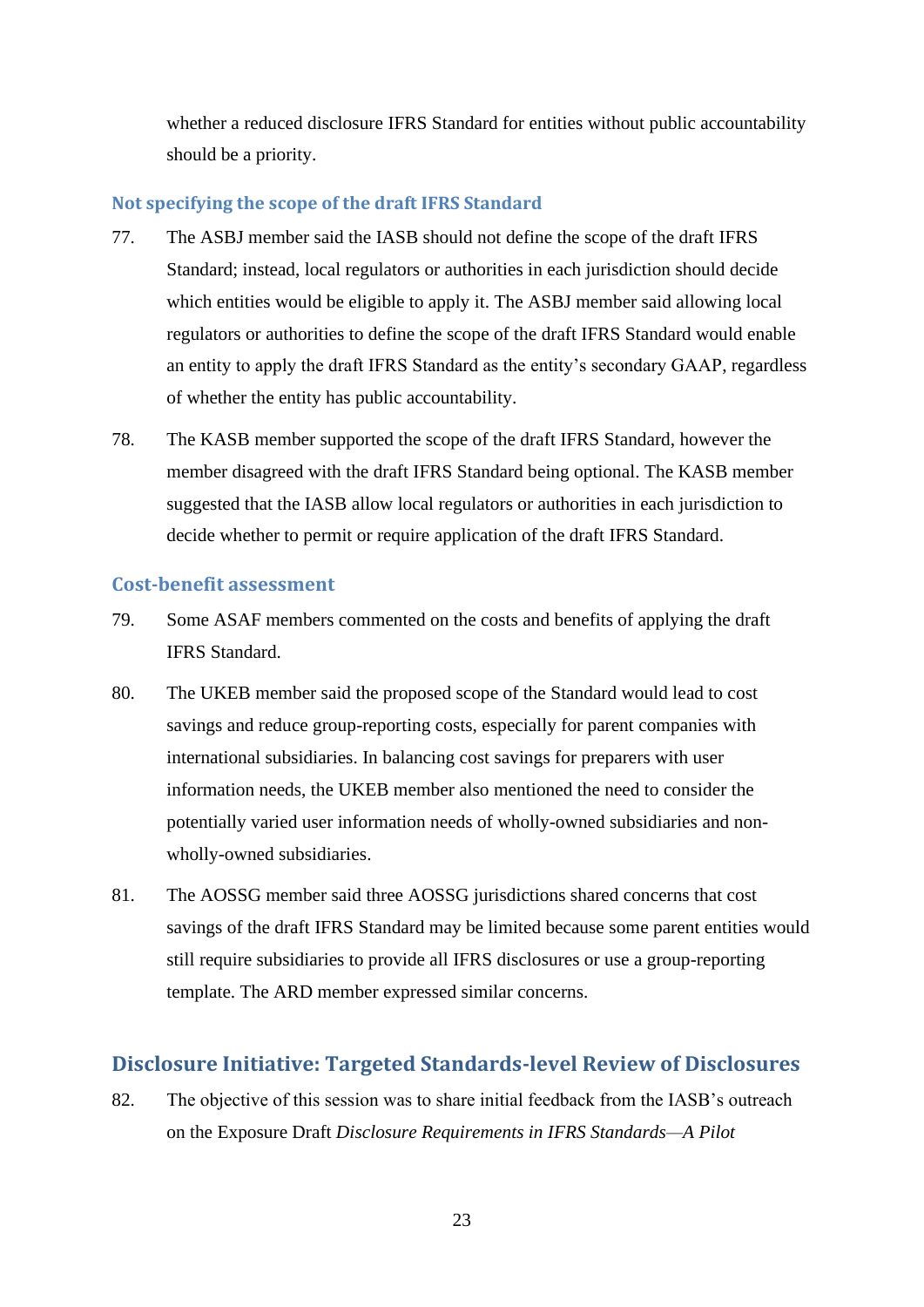*Approach* (Exposure Draft) and to hear initial feedback from ASAF members' jurisdictions on the IASB's proposals, including on:

- (a) the Guidance for the Board;
- (b) new disclosure requirements for IFRS 13 *Fair Value Measurement*; and
- (c) new disclosure requirements for IAS 19 *Employee Benefits*.

#### **Guidance for the Board**

- 83. ASAF members expressed agreement with the general direction of the project—in particular, the focus on user needs and developing overall and specific disclosure objectives. The AcSB member added that preparers, auditors and regulators will adapt to using disclosure objectives over time, and that these parties will have to work together more effectively.
- 84. However, ASAF members expressed concerns about the proposal to describe most items of information that could meet specific disclosure objectives as 'not mandatory':
	- (a) the ANC, AOSSG, EFRAG, FASB and PAFA members questioned whether the proposals would lead to the expected behavioural change. These members thought that entities would apply the non-mandatory items of information like a checklist, either because they would interpret the items as mandatory or because of difficulties in making materiality judgements. The ANC and EFRAG members said group entities would need to provide their subsidiaries with a complete checklist of necessary information for internal reporting, before deciding which information is material to the group.
	- (b) the AOSSG, ARD, EFRAG and FASB members said the absence of prescriptive requirements to disclose items of information may impair users' ability to compare entities.
	- (c) the ANC, ARD, KASB, PAFA and UKEB members were concerned about the implications of the proposals for audit and enforcement. They said:
		- (i) it might be difficult for entities to justify their judgements to auditors and regulators;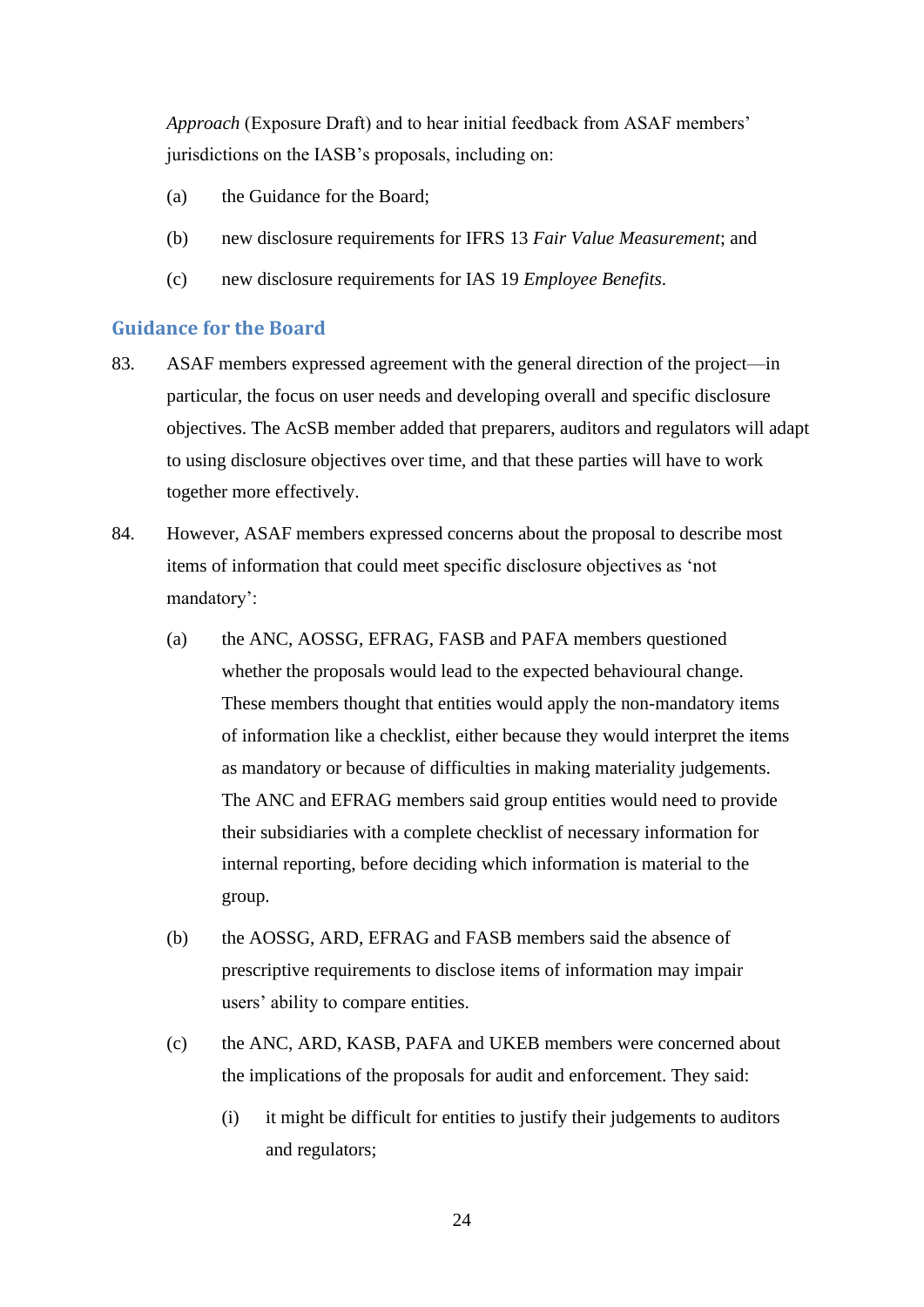- (ii) entities, auditors and regulators might have varied views on what information is material and the lack of prescribed disclosures might lead to conflict between these parties; and
- (iii) auditors and regulators might interpret the 'non-mandatory' items of information as mandatory and treat them as a 'disclosure checklist'.
- (d) the ANC, AOSSG, EFRAG, FASB and UKEB members expressed concerns about the practical ability of smaller entities to apply the proposals.
- (e) the AOSSG and FASB members expressed concerns about the effects of the proposals on electronic reporting. These members thought the lack of prescriptive requirements might lead to inconsistent electronic tagging of information or impair users' ability to extract information electronically.
- (f) the ASBJ member said there is insufficient clarity in the Guidance for the Board about which user needs should be catered for in the financial statements. The member added that it would be onerous for entities to address every user need in their financial statements.
- (g) the ANC member said questions have been raised about how the proposals relate to IFRS Standards, the Management Commentary project and sustainability reporting.
- 85. ASAF members also made suggestions:
	- (a) the ANC, EFRAG, FASB and UKEB members suggested the IASB develop, for each disclosure objective, a set of information items that an entity will be required to provide, at a minimum. The UKEB member added that this approach could facilitate transition to the fully objectives-based approach proposed in the Exposure Draft over time.
	- (b) the ARD, EFRAG and KASB members suggested the IASB develop application guidance to help entities apply materiality judgements to disclosures. The KASB member added that the IASB should also provide more illustrative disclosure examples. The AcSB member encouraged the IASB to assess how the proposals interact with paragraphs 122–125 of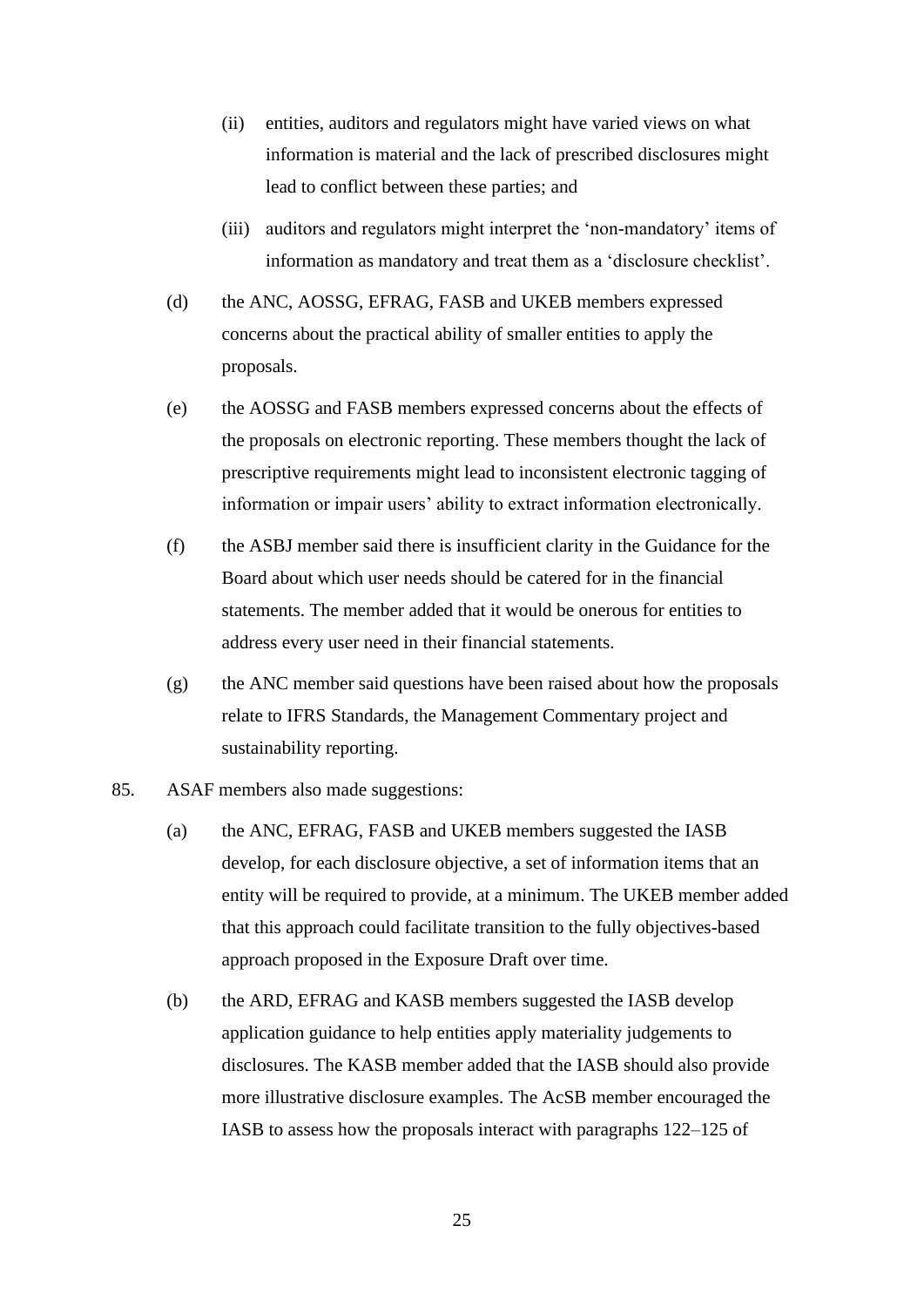IAS 1 *Presentation of Financial Statements*, which require disclosures about management's judgements and sources of estimation uncertainty.

- (c) the ASBJ member encouraged the IASB to work with auditors and regulators to move this project forward, adding that the intended change cannot be achieved merely by changing accounting standards.
- (d) the AOSSG member said one AOSSG jurisdiction suggested the IASB use the proposed Guidance for the Board only when developing future Standards and not apply it to issued Standards. Instead, the member said the IASB should review the Standards' disclosure requirements during postimplementation reviews. However, the member added that the IASB should continue to use prescriptive disclosure requirements.
- (e) the KASB member suggested a transition period of five years with early application permitted. This would allow entities to adapt to the new approach over time.
- (f) the KASB member also suggested the IASB include the Guidance for the Board within IFRS Standards rather than it being an internal document.
- 86. Regarding costs, the EFRAG member expected there to be a one-off cost when entities apply the proposed new approach for the first time but reported varied views from EFRAG stakeholders about additional costs. The EFRAG and ARD members added that additional costs might arise due to extended discussions with auditors and regulators. The ANC member thought the costs of the proposals would outweigh the benefits, suggesting that proper application of the materiality requirements in IAS 1 could achieve the same financial reporting outcome.

## **New disclosure requirements for IFRS 13** *Fair Value Measurement*

- 87. The AcSB member expressed agreement with the proposals and said users particularly welcomed enhanced Level 2 disclosures around measurement uncertainty. Conversely, the EFRAG member said some stakeholders said the introduction of Level 2 disclosures around measurement uncertainty is unnecessary.
- 88. The ANC and EFRAG members commented on the proposed disclosure objective to require an entity to disclose information that enables users to understand the alternative fair value measurements using inputs that were reasonably possible at the